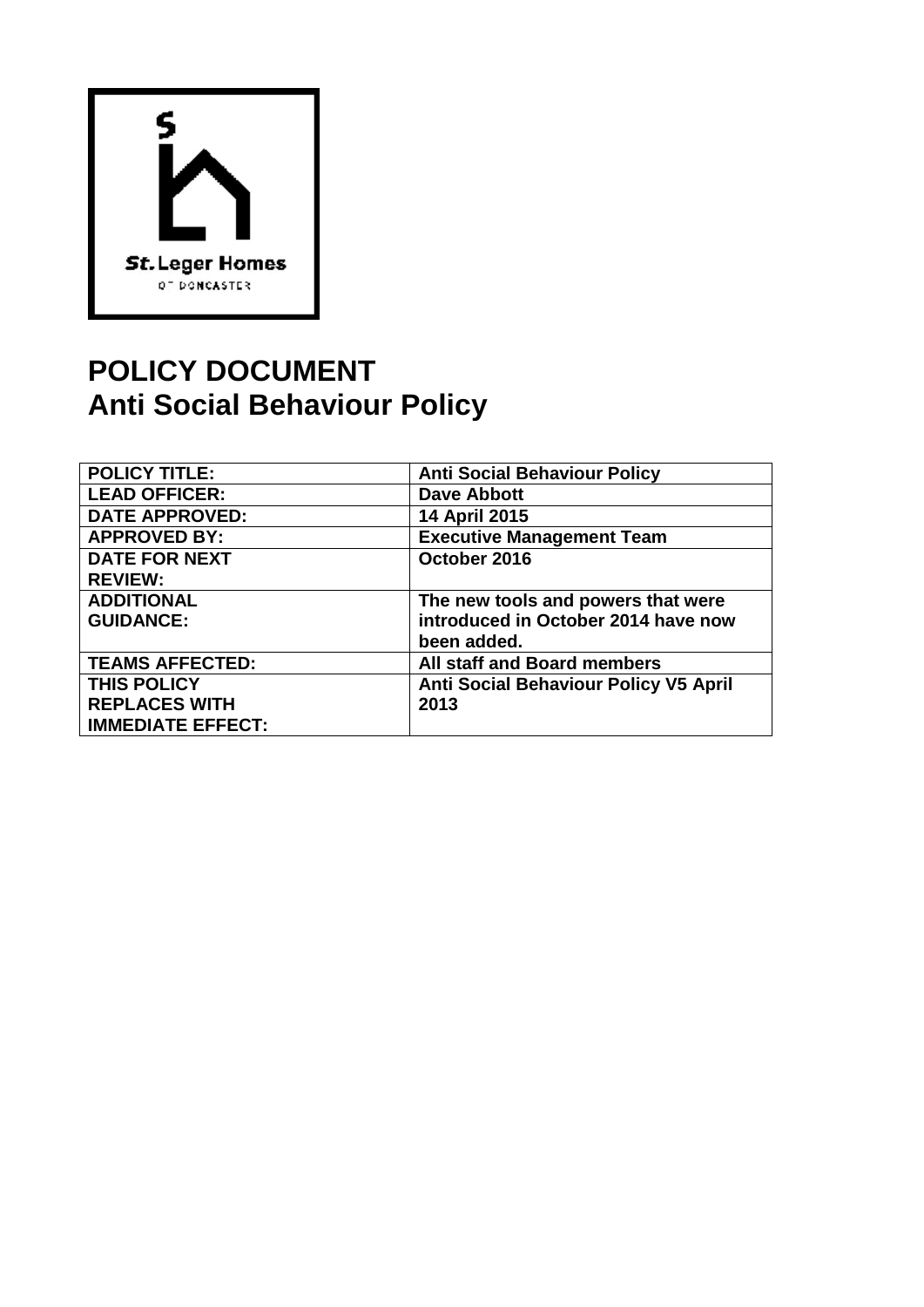# **DOCUMENT CONTROL**

# **Revision History**

| Date of this revision:      | January 2015 |
|-----------------------------|--------------|
| Date of next review:        | October 2016 |
| <b>Responsible Officer:</b> | D Abbott     |

| Version       | <b>Version</b>    | <b>Author/Group</b>        | <b>Summary of Changes</b>                    |
|---------------|-------------------|----------------------------|----------------------------------------------|
| <b>Number</b> | <b>Date</b>       | commenting                 |                                              |
| 1.0           | Dec 05            |                            |                                              |
| 2.0           | Sep 06            |                            | Approved by Board                            |
| 3.0           | Dec 09            |                            | Approved by Board                            |
| 3.1           | Sep 2010          | <b>Ruth Leech</b>          | Updated with 2010 Tenancy Agreement          |
| 3.2           | Sep 2010          | R. Leech / N. Giles        | Amendments made to some of the               |
|               |                   | <b>Staff &amp; Tenants</b> | document to make it easier to                |
|               |                   | focus groups               | understand                                   |
| 3.3           | Oct 2010          | N.Giles / A. Jarratt       | Amendments / updates to include              |
|               |                   |                            | suspensions from the Housing Register        |
| 3.4           | Oct 2010          | N. Giles / D. Abbott       | Minor amendments to wording in 4.16          |
| 4.0           | Dec 2010          | <b>Board</b>               | Policy approved                              |
| 4.1           | Mar 2013          | lan Bateman                | Internet research including other housing    |
|               |                   |                            | provider's policy and procedures - minor     |
|               |                   |                            | amendments                                   |
| 4.2           | Mar 2013          | lan Bateman                | <b>Estate Officer Working Group reviewed</b> |
|               |                   |                            | policy - amendments made                     |
| 4.3           | Mar 2013          | lan Bateman                | DMBC Area Manager reviewed policy -          |
|               |                   |                            | minor amendments made                        |
| 4.4           | Mar 2013          | Ian Bateman                | SNT Inspector reviewed policy - no           |
|               |                   |                            | amendments made                              |
| 4.5           | Mar 2013          | lan Bateman                | Simon Riley ASB Unit Manager reviewed        |
|               |                   |                            | policy – minor amendments                    |
| 4.6           | Mar 2013          | lan Bateman                | Rachel long Community Safety Advisor         |
|               |                   |                            | reviewed policy - minor amendments           |
| 4.7           | Mar 2013          | lan Bateman                | Dave Abbott Head of Service reviewed         |
|               |                   |                            | policy – minor amendments made               |
| 4.8           | Mar 2013          | lan Bateman                | Paul Ranns DMBC Legal Team - minor           |
|               |                   |                            | amendments made                              |
| 5.            | 2 April           | <b>EMT</b>                 | <b>EMT Approved</b>                          |
|               | 2013              |                            |                                              |
| 5.1.          | Oct 2014          | lan Bateman                | Updated the policy with new tools & powers   |
| 5.2.          | Dec 2014          | Dave Abbott                | Reviewed policy and amended document &       |
|               |                   |                            | added several sections                       |
| 5.3.          | Dec 2014          | Dave Abbott                | Simon Riley, ASB Manager for DMBC            |
|               |                   |                            | reviewed policy and suggested                |
|               |                   |                            | amendments.                                  |
| 6.0           | <b>April 2015</b> | <b>EMT</b>                 | <b>Policy Approved</b>                       |

| Page         | Version | Date              | Author   |
|--------------|---------|-------------------|----------|
| Page 1 of 20 | 6.0     | <b>April 2015</b> | D Abbott |
| File Path    |         |                   |          |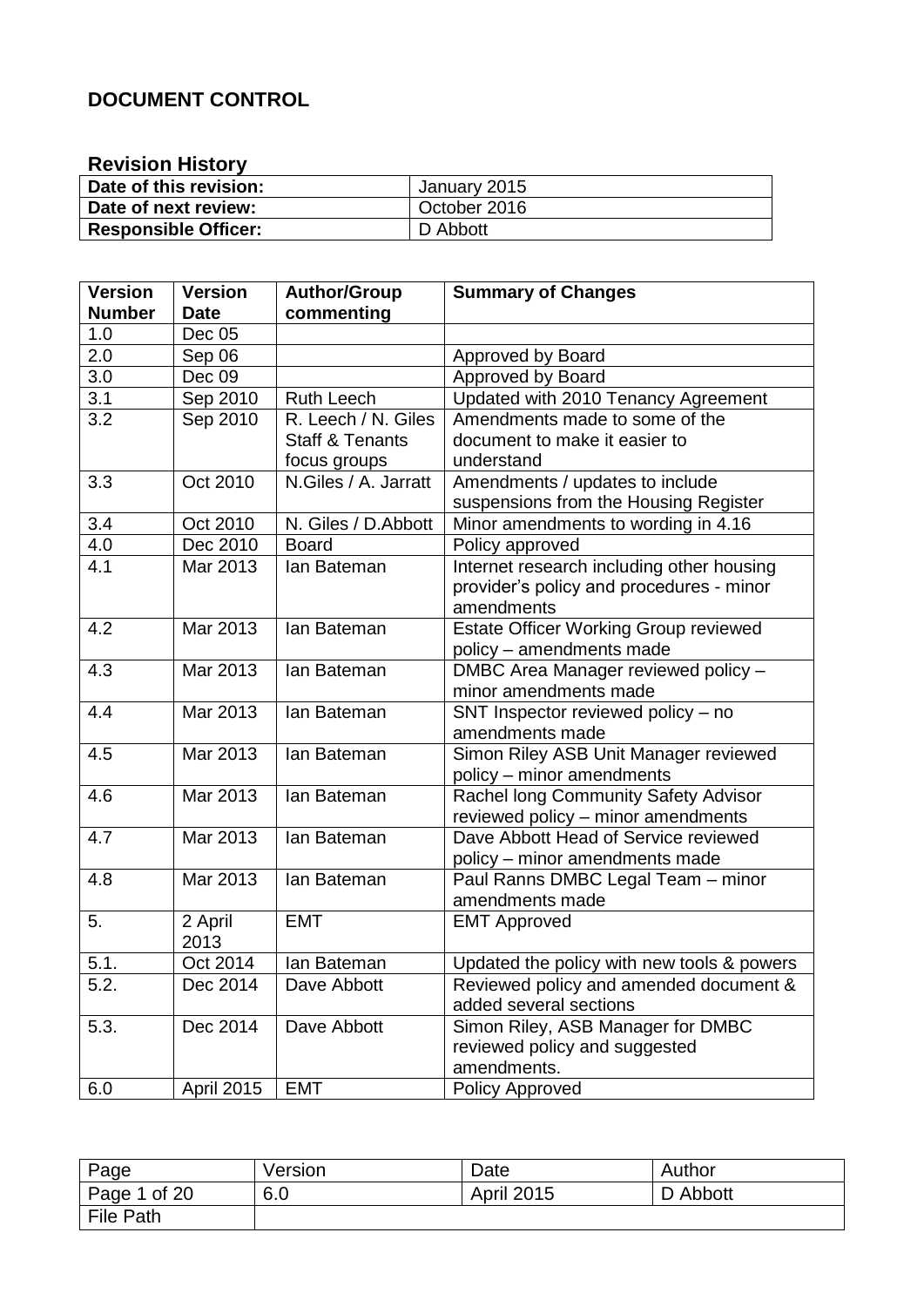

# **POLICY DOCUMENT Anti Social Behaviour**

# **1. Introduction**

1.1 This policy sets out St Leger Homes of Doncaster"s (SLHD)"s approach to anti-social behaviour (ASB). It specifically aims to deal with ASB where SLHD tenants or leaseholders are involved in a dispute either as a victim or perpetrator. It is based upon principles set out in the Safer Doncaster Partnership (SDP) Anti-Social Behaviour Strategy and seeks to adopt a joint approach with DMBC in dealing with ASB. This policy applies to all customers of SLHD regardless of tenure or property type.

# **2. Purpose**

- 2.1 The purpose of this policy is to inform our customers, staff and key partners of our approach towards ASB. It also ensures SLHD has a fair, transparent and consistent approach to how we react to, tackle and prevent reports of ASB. This document sets out the standards we expect from ourselves and outlines what we expect from our partners and customers. Preparation and publication of this policy is a requirement of the Anti-Social Behaviour Act 2003. The document draws on good practice developed from a range of sources.
	- Social Landlords Crime and Nuisance Group (SLCNG)
	- Department for Communities and Local Government (DCLG)
	- Housemark
	- Tenant Services Authority (TSA)
	- Chartered Institute of Housing (CIH)
	- Office for the Information Commissioner (OIC)
	- Northern Consortium of Housing Authorities
	- ASB Help (registered charity)
	- www.asbtools.co.uk

# **3. Responsibilities**

3.1 SLHD will do all within its power as an Arms Length Management Organisation (ALMO) to create and sustain communities, by preventing ASB from occurring in the first instance. When ASB does occur it will deal with it in a timely, fair, firm and consistent manner, ensuring that a victim centred approach is taken and that enforcement and habilitation are pursued where necessary and appropriate. For risk ratings and response times please refer to section 4.9 of this policy.

| Page         | Version | Date              | Author   |
|--------------|---------|-------------------|----------|
| Page 2 of 20 | 6.0     | <b>April 2015</b> | D Abbott |
| File Path    |         |                   |          |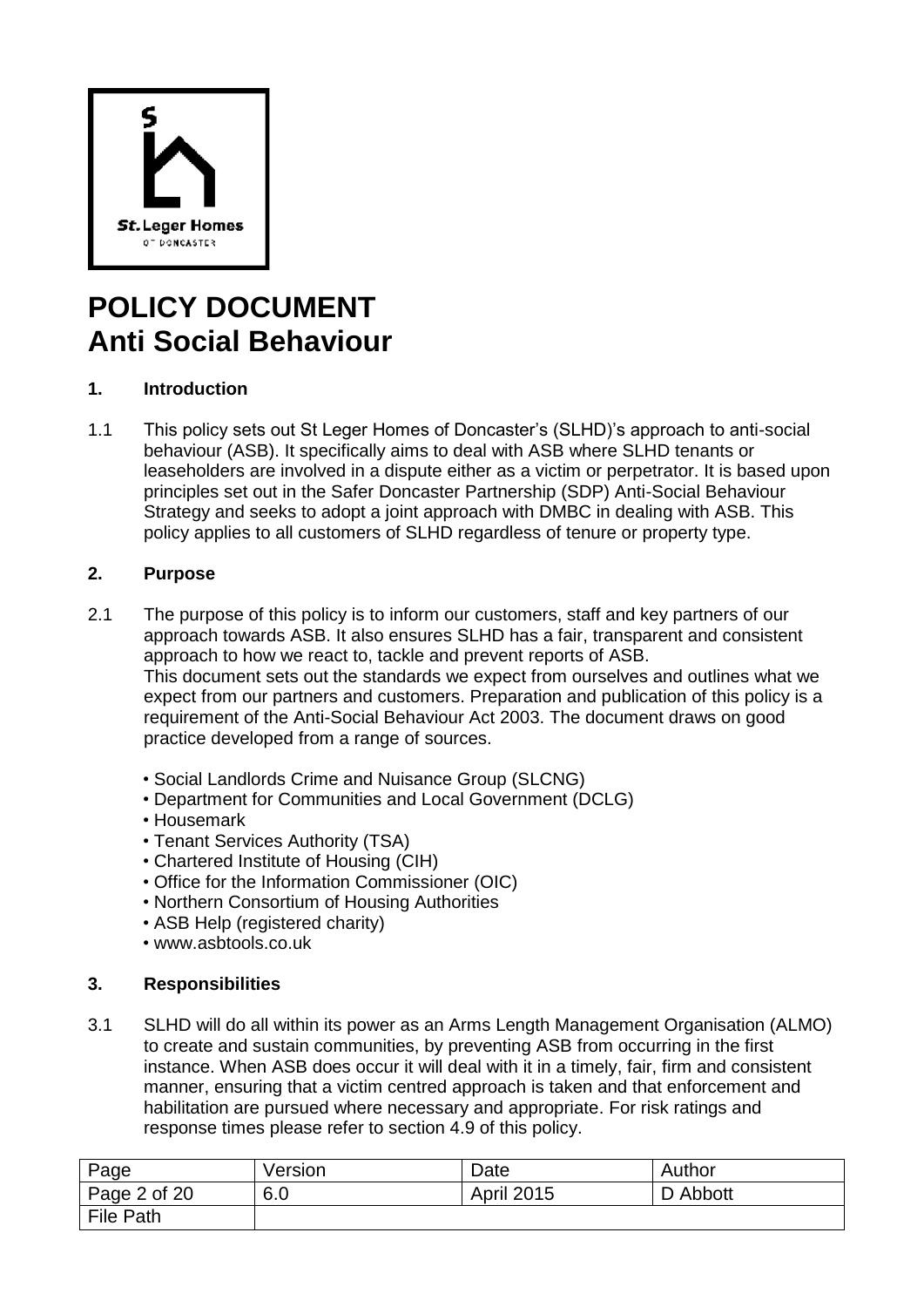# **4. Policy**

# 4.1 **Vision**

The SLHD vision is to create sustainable communities where our customers and their families can enjoy a quality of life free from crime and ASB. To realise this vision we will empower customers to work with us to tackle and reduce instances of crime and ASB. We will treat all reports of ASB seriously making full use of the tools and powers available to us. We will work with key partners at both strategic and local levels to identify multi-agency solutions. For details of key partners please refer to section 4.8 of this policy.

SLHD"s approach to ASB is a balanced one:

- Support where necessary
- Enforcement when needed
- Rehabilitation when appropriate
- Investment where appropriate
- Early Intervention and prevention as a priority

SLHD is committed to tackling ASB in a strategic, responsive and robust manner, to minimise the amount of ASB that our customers suffer and which impacts adversely in the neighbourhoods in which we work. We will balance enforcement action and intervention with programmes, which aim to prevent ASB and help our customers to become more involved in the resolution of ASB. SLHD will give feedback to complainants at regular stages throughout the process.

*SLHD recognises the strong connection between the effective management of the estate environment and ASB. It will always seek to deliver a high quality estates service and the details of this service are contained within the Tenancy and Estate Management Policy.*

#### 4.2 **Definition of ASB**

SLHD acknowledges that there is no one definition of ASB, but it favours the definition as stated in Section 153A of the Housing Act 1996 as amended by the Anti-Social Behaviour Act 2003:-

### *"Conduct which is capable of causing nuisance or annoyance to any person and which directly or indirectly relates to, or affects the housing management of a relevant landlord"*

In acknowledging that other partners make use of other definitions of ASB, SLHD will ensure that its approaches support any activities that are aligned to these definitions. For example, the Crime and Disorder Act defines ASB as "behaviour that is likely to cause alarm, distress or harassment to someone not of the same household". This definition is relevant when taking action in respect of powers contained within the ASB Crime and Policing Act 2014. SLHD will therefore ensure that when gathering evidence to support applications being made by relevant authorities such as the local authority or the police, it is done so in ways which are consistent with this definition.

| Page         | Version | Date              | Author   |
|--------------|---------|-------------------|----------|
| Page 3 of 20 | 6.0     | <b>April 2015</b> | D Abbott |
| File Path    |         |                   |          |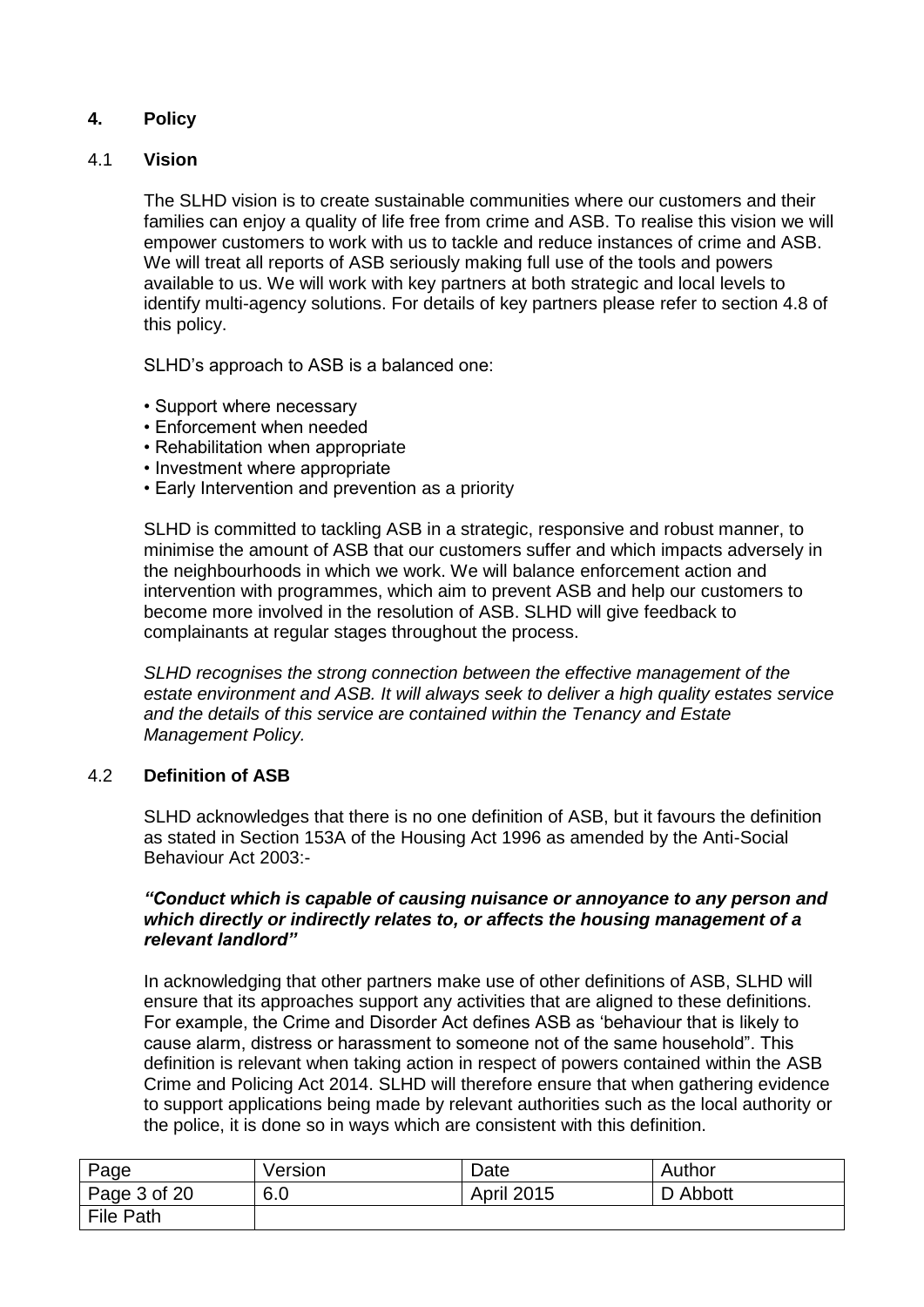Examples of Anti-Social Behaviour include but are not limited to:

**Neighbour Problems** – these are disputes which can happen between two neighbours and cover complaints about noise; verbal abuse; boundary disputes; harassment and intimidation; nuisance children; car repairs; damage to property, and barking dogs.

**Neighbourhood Problems** – these problems affect more people living in a neighbourhood such as graffiti; dog fouling; fly tipping; nuisance youths, off - road motor cycling, abandoned vehicles and untidy gardens.

**Crime Problems** – such problems include burglary of dwellings; criminal damage, drug dealing; car crime; arson; hate related incidents; public order offences, violence against people and metal theft.

St Leger Homes Tenancy Agreement 2010 has been strengthened to tackle ASB and the following section specifies the tenant"s obligations:-

#### **Section 2. The Tenants Obligations.**

**Part 2.3 - Nuisance Harassment, Anti-social Behaviour, Hate Crime, Domestic, Violence and Unlawful Activities**

*It is your responsibility to make sure that every person living in or visiting your property does not do anything which is likely to cause nuisance to, harass, annoy, or distress any person who either lives in or has lawful business in the neighbourhood for any reason.*

*(a) "You, your friends, relatives and any other person living in or visiting the property must not act in any way which causes or is likely to cause nuisance, alarm or distress to any person, or act in any way, which is anti-social.*

### 4.3 **Domestic Violence and Abuse**

SLHD introduced the following definition for domestic violence and abuse in March 2013, this includes young people under 18 and is one of a number of active steps the government has taken to protect and support women, girls and men facing domestic abuse.

The new definition of domestic violence and abuse now states:

*Any incident or pattern of incidents of controlling, coercive or threatening behaviour, violence or abuse between those aged 16 or over who are or have been intimate partners or family members regardless of gender or sexuality. This can encompass but is not limited to the following types of abuse:*

- *psychological*
- *physical*
- *sexual*
- *financial*
- *emotional*

| Page             | Version | Date              | Author   |
|------------------|---------|-------------------|----------|
| Page 4 of 20     | 6.0     | <b>April 2015</b> | D Abbott |
| <b>File Path</b> |         |                   |          |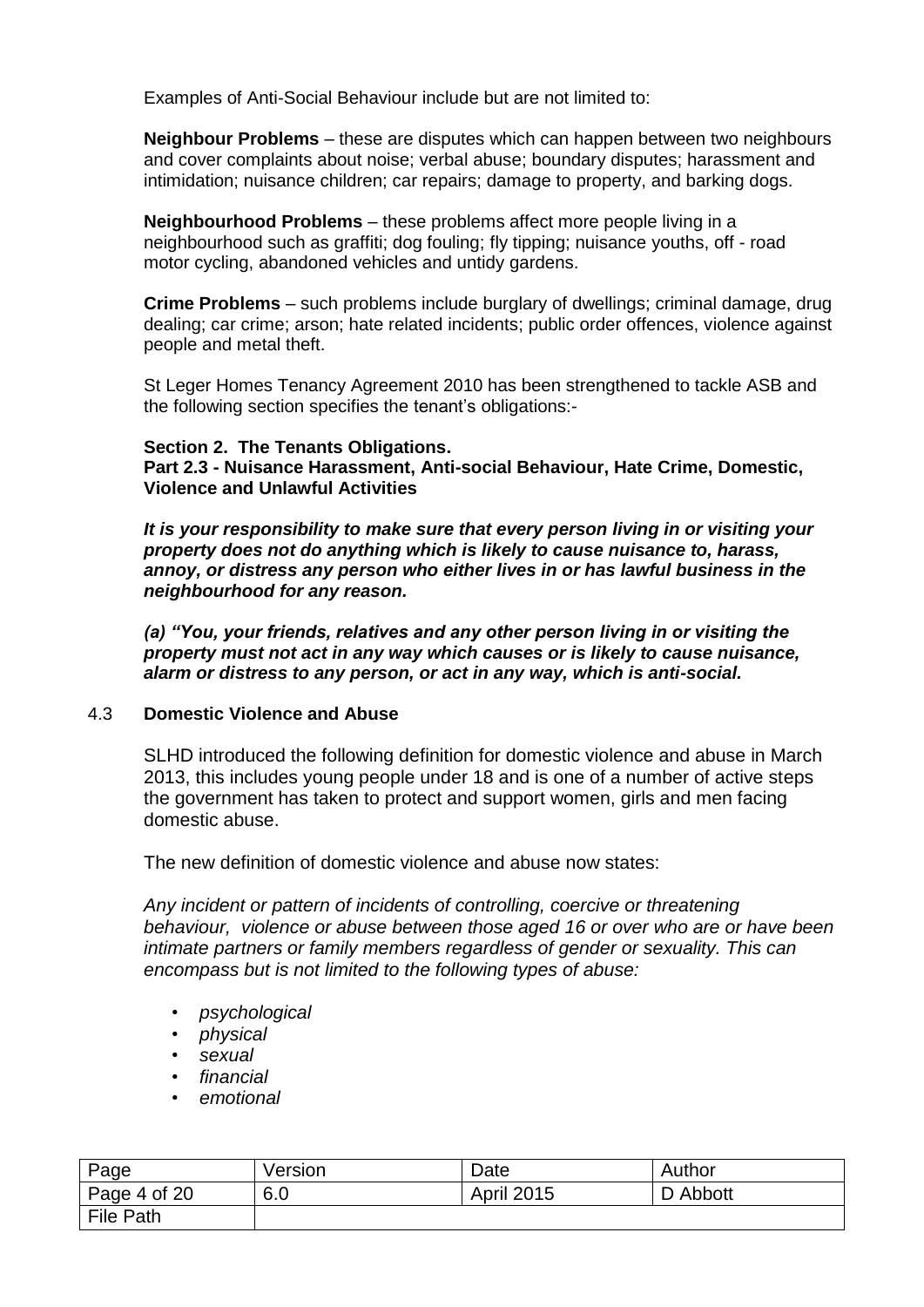Controlling behaviour is: a range of acts designed to make a person subordinate and/or dependent by isolating them from sources of support, exploiting their resources and capacities for personal gain, depriving them of the means needed for independence, resistance and escape and regulating their everyday behaviour.

Coercive behaviour is: an act or a pattern of acts of assault, threats, humiliation and intimidation or other abuse that is used to harm, punish, or frighten their victim.

This definition, which is not a legal definition, includes so called "honour" based violence, female genital mutilation (FGM) and forced marriage, and is clear that victims are not confined to one gender or ethnic group.

# 4.4 **Hate Crime and Harassment**

#### **Hate Crime**

St Leger Homes will use a robust approach to deal with discrimination on the grounds of:-

- race, colour, ethnic origin, nationality or national origins
- religion or belief
- gender
- gender identity
- sexual orientation
- disability
- age

Hatred is a strong term that goes beyond simply causing offence or hostility. Hate crime is any criminal offence committed against a person or property that is motivated by an offender"s hatred of someone because of any of the above factors. St Leger Homes will work within Doncaster's partnership arrangements to tackle such behaviours.

It is recognised that a victim of hate crime does not necessarily have to belong to any of the above strands but is perceived to be by the perpetrator. It is further recognised that unacceptable behaviour, motivated by hatred in respect of any of the above equality strands, may not always be a criminal offence.

Therefore, the partnership of agencies dealing with hate crime has adopted the definition highlighted in the Home Office Report *'Hate Crime: Delivering a Quality Service'*:

#### **"any incident, which may or may not constitute a criminal offence, which is perceived by the victim or any other person, as being motivated by prejudice or hate"**

#### **Harassment**

St Leger Homes will not tolerate any form of harassment on its estates. We are committed to tackling swiftly and efficiently those individuals or groups who are involved in harassment.

| Page             | Version | Date              | Author   |
|------------------|---------|-------------------|----------|
| Page 5 of 20     | 6.0     | <b>April 2015</b> | D Abbott |
| <b>File Path</b> |         |                   |          |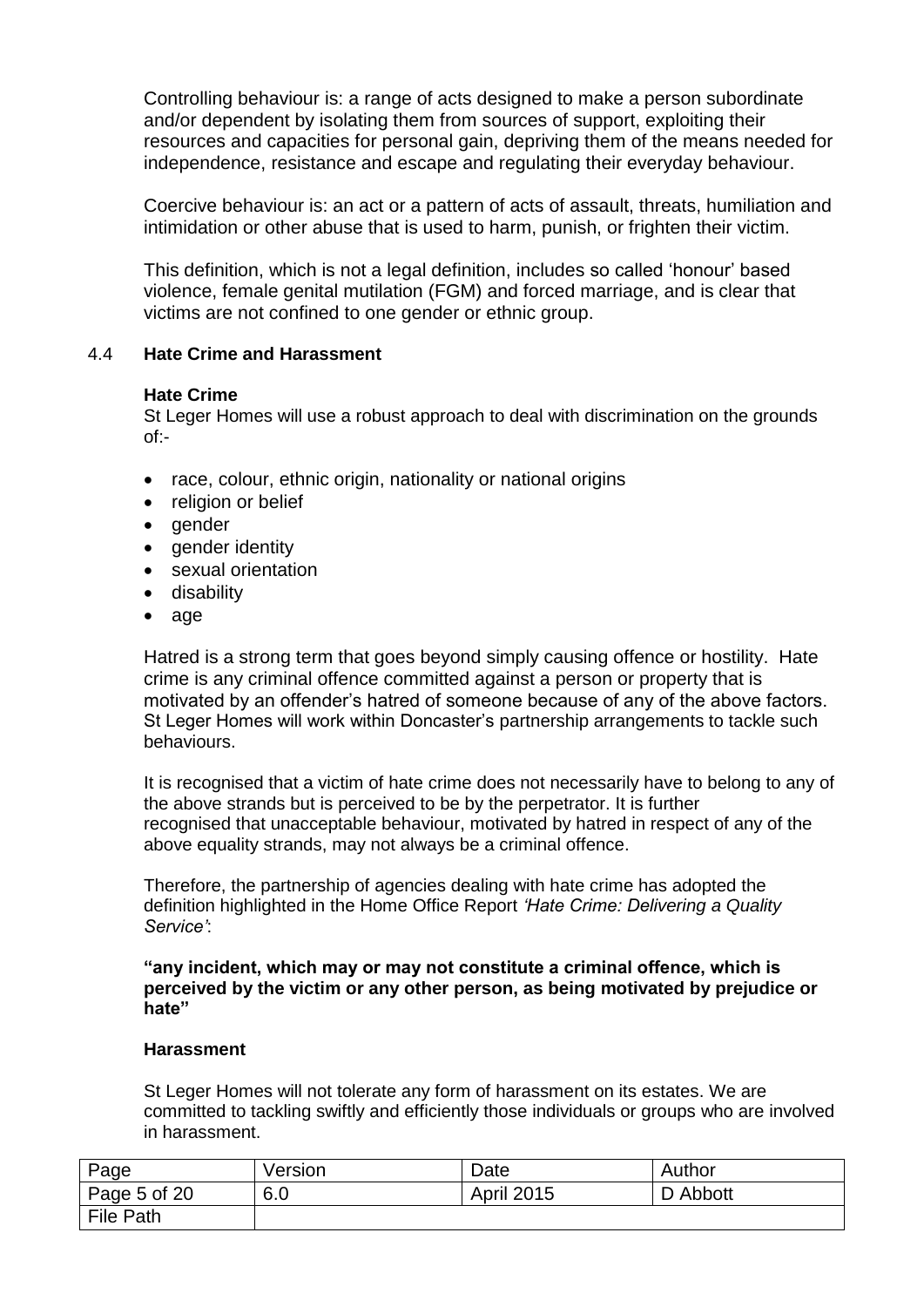Harassment is defined as any unwanted behaviour directed at an individual or group which is offensive or objectionable to the recipient. It is behaviour or conduct which will interfere with the peace and comfort of individuals or groups which has the effect of hurting, intimidating, humiliating, ridiculing and/or undermining confidence.

We consider that the main types of harassment are:-

- Racial Harassment
- Sexual Harassment
- Disability Harassment
- Age Harassment
- Harassment because of sexuality. (e.g. gay, lesbian, bi-sexual)
- Gender Harassment
- Religious Harassment
- Physical Harassment
- Verbal Harassment
- Gender Identity Harassment

SLHD also has clear prohibitions in its Tenancy Agreement which states:

# **Section 2. The Tenants Obligations**

**Part 2.3(b) Nuisance, Harassment and Anti-Social Behaviour**

*(b) "You, your friends, relatives and any other person living in or visiting the property must not harass or discriminate against anyone because of their gender, gender identity, race, religion, sexuality, disability or age. You must not threaten to harass, use or threaten to use violence to anyone in the neighbourhood, or incite others to do so. Examples of harassment include but are not limited to: Racist behaviour or language, using or threatening to use violence; using abusive or insulting words or behaviour; damaging or threatening to damage another person's home or possessions; writing threatening, abusive or insulting graffiti, letters or emails; doing anything that interferes with the peace, comfort, convenience and enjoyment of others".*

# 4.5 **Violence and aggression towards staff**

St Leger Homes operates a zero tolerance policy towards any form of violence, aggression or abusive language towards its staff, Council employees, appointed contractors, agents or elected Councillors. We will take swift action against those individuals or groups who are involved in causing violence and or aggression.

Where permitted to do so we will share our knowledge of violent individuals and groups with partner agencies.

#### 4.6 **Legal Framework**

The following legal documents contain legislation and guidance upon which this policy is based and which can be accessed via the Internet for further, more detailed information:

| Page             | Version | Date              | Author   |
|------------------|---------|-------------------|----------|
| Page 6 of 20     | 6.0     | <b>April 2015</b> | D Abbott |
| <b>File Path</b> |         |                   |          |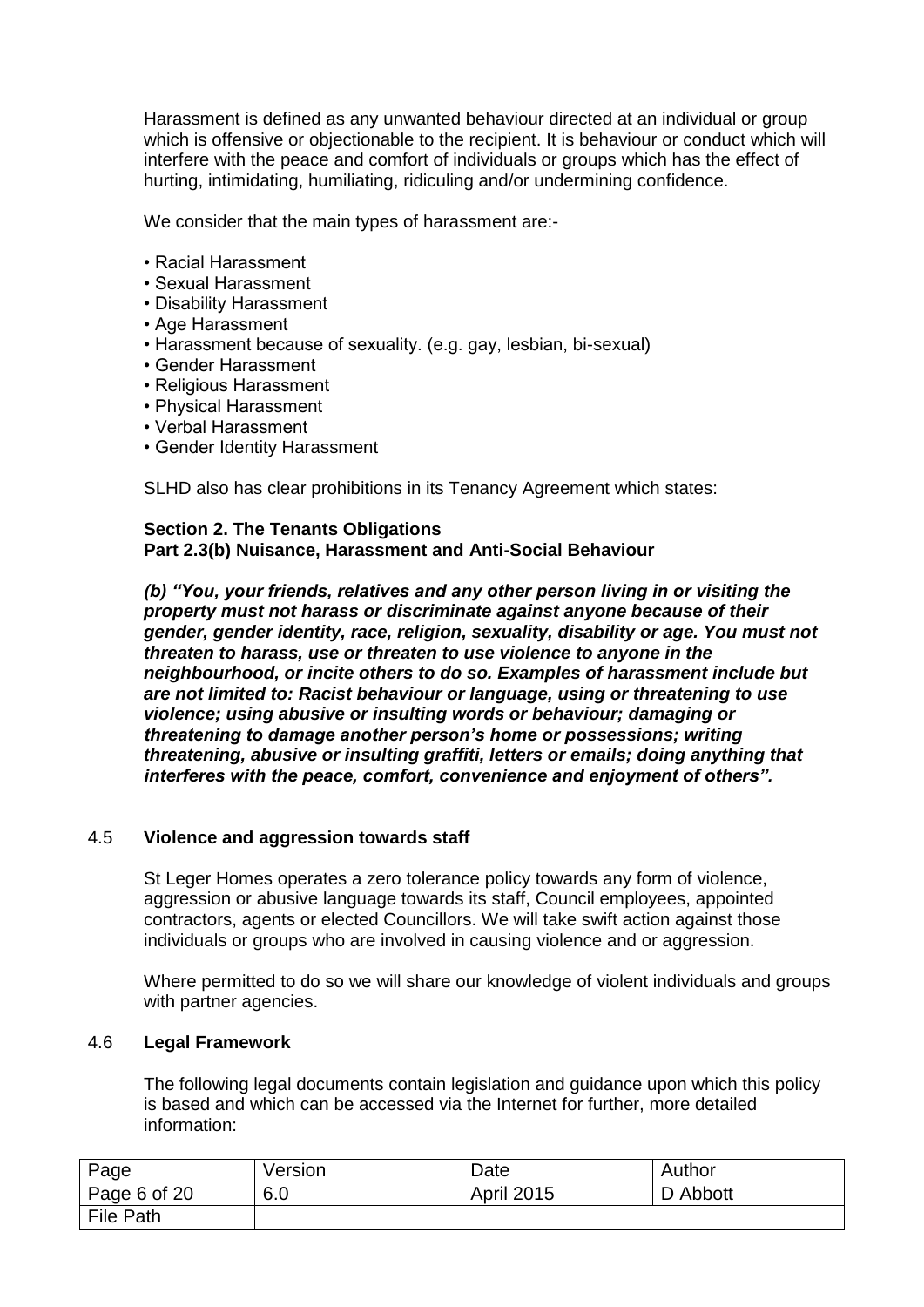- Environmental Protection Act 1990
- Civil Evidence Act 1995
- Housing Act"s 1985, 1988, 1996,
- Confiscation of Alcohol (Young Persons Act) 1997
- Sex Offenders Act 1997
- Protection from Harassment Act 1997
- Crime and Disorder Act 1998
- Human Rights Act 1998
- Data Protection Act 1998
- Police Reform Act 2002
- Homelessness Act 2002
- Anti-Social Behaviour Act 2003
- Serious Organised Crime & Police Act 2005
- Police and Justice Act 2006
- Landlord and Tenant Act 1975
- Equality Act 2010
- Localism Act 2011
- Anti-Social Behaviour, Crime and Policing Act 2014

#### 4.7 **Customer Involvement**

SLHD understands that only by working with and involving our customers will we be successful in tackling and reducing instances of ASB whilst continuing to deliver a Value For Money (VFM) service which meets the regulatory framework of the Localism Act 2011. Customer representatives are involved in the review and monitoring of this policy. Where appropriate we will provide training, advice and support for customers to equip them with the skills to carry out this role. We will carry out regular consultation with our customers through Tenants and Residents Associations and focus groups and we will survey our customers on a regular basis to assess satisfaction with services dealing with ASB. Satisfaction with the service provided in respect of ASB will be assessed through a customer survey on the closure of ASB cases. This information will be made available to the Executive Management Team (EMT) and The Board.

#### 4.8 **Equalities and Diversity**

SLHD is committed to equal opportunities and values diversity. We will ensure that in all cases the application of the policy is fair and transparent irrespective of race, refugee/asylum status, religion, age, sexual orientation, disability, gender & gender identity. We will provide copies of this policy in an accessible manner; for example in large print and other languages upon request. SLHD is opposed to discrimination on any grounds.

Under Article 8 of the Human Rights Convention, as applied to public sector landlords by the Human Rights Act 1998, everyone has a right to respect for his private and family life, his home and his correspondence. This is not an absolute right, therefore we are entitled to seek possession where we reasonably believe that tenancy conditions have been breached to an extent that neighbours are affected and unable to achieve

peaceful enjoyment of their homes.

However, we will ensure that the correct legal process is followed to ensure that the Human Rights legislation is not breached.

| Page         | Version | Date              | Author   |
|--------------|---------|-------------------|----------|
| Page 7 of 20 | 6.0     | <b>April 2015</b> | D Abbott |
| File Path    |         |                   |          |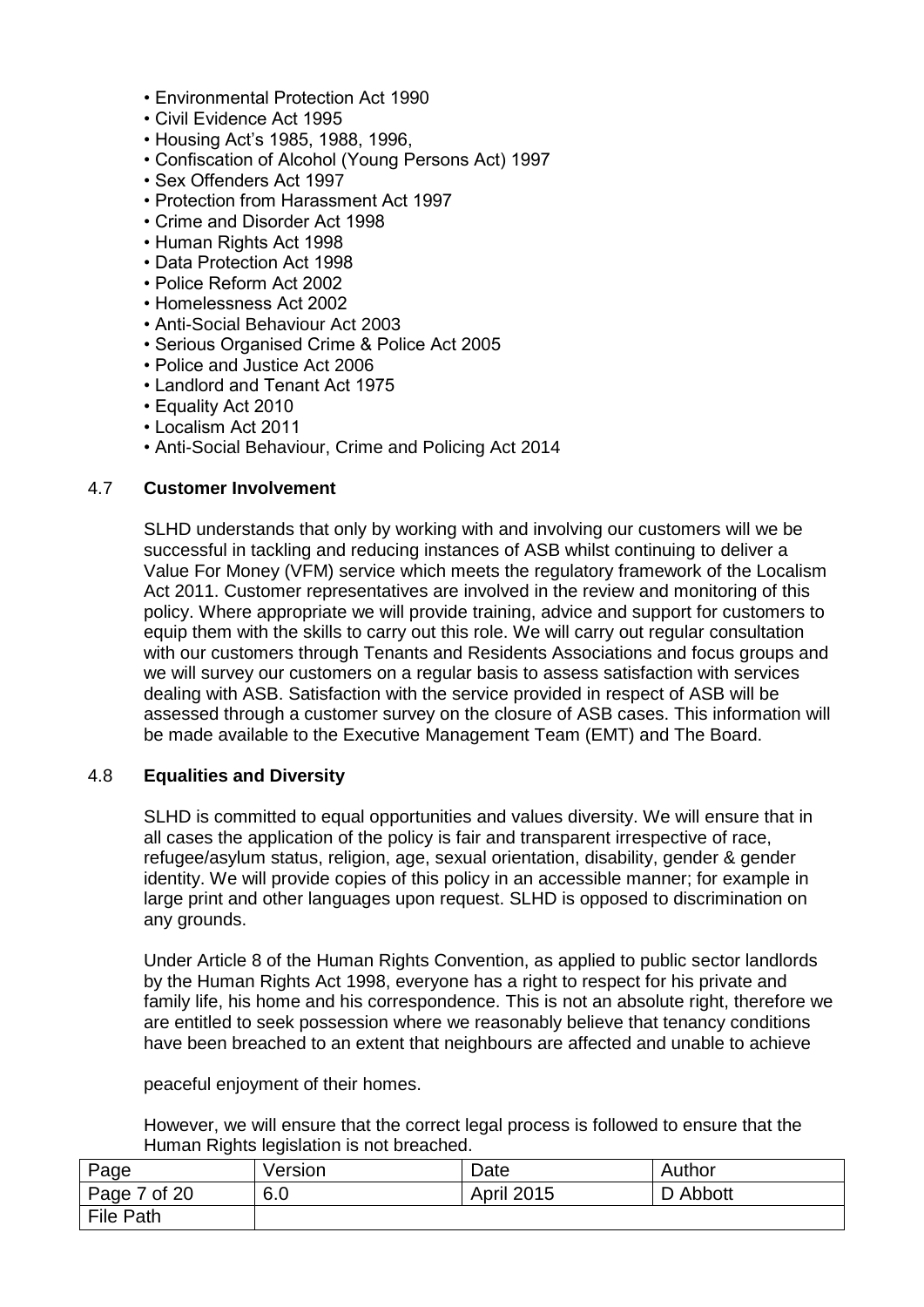# 4.9 **Multi Agency and Partnership Working**

SLHD recognises that any one agency cannot solve the problems of communities or ASB on its own and will adopt a multi-agency approach to prevent, combat and reduce instances of ASB.

In particular, we will seek to work closely with our partners at Doncaster Council and the Police. Where possible and appropriate we will with work with partnerships, services and agencies such as:-

- Safer Doncaster Partnership (SDP)
- Environmental Services
- Social Services
- Neighbourhood Response Team (NRT)
- Health and Education Services (such as education welfare)
- Voluntary and Support Agencies (such as drug action teams, M25, Stonham Housing, Age Concern, Green Gables etc)
- Victim Support
- Doncaster Domestic Violence Forum
- Safer Neighbourhood Teams (SNTs)
- Fire and Rescue Service
- Citizens Advice Bureau (CAB)
- Neighbourhood Action Groups (NAGs) and lower level multi-agency Case Identification Meetings (CIMs)
- The multi-agency Anti-Social Behaviour Panel (this Panel manages the cases of the most vulnerable victims of ASB)
- The National Probation Service (NPS) & Community Rehabilitation Companies
- Rotherham, Doncaster and South Humber (RDASH)
- Integrated Family Support Services (IFSS)
- Youth Offending Services (YOS)
- Stronger Families Agenda
- Creative Support
- Doncaster Safeguarding Children Board
- Doncaster Community Justice Panel

This multi-agency approach will enable a long-term, joined-up solution to tackling ASB within our communities and recognises the importance of broadening our involvement with the wider community outside our physical estates and tenanted properties.

# 4.10 **Consistent Approach**

SLHD aims to achieve a level of consistency in dealing with ASB. This means having consistency in the way ASB is reported and recorded through the use of categories, risk ratings and definitions to enable effective benchmarking and sharing of best practice.

**Risk Ratings –** A risk rating is applied to each reported case of ASB or Neighbour Nuisance. This rating denotes the urgency of the case and determines how quickly an initial visit or contact should be carried out by the Estates Officer.

| Page         | Version | Date              | Author   |
|--------------|---------|-------------------|----------|
| Page 8 of 20 | 6.0     | <b>April 2015</b> | D Abbott |
| File Path    |         |                   |          |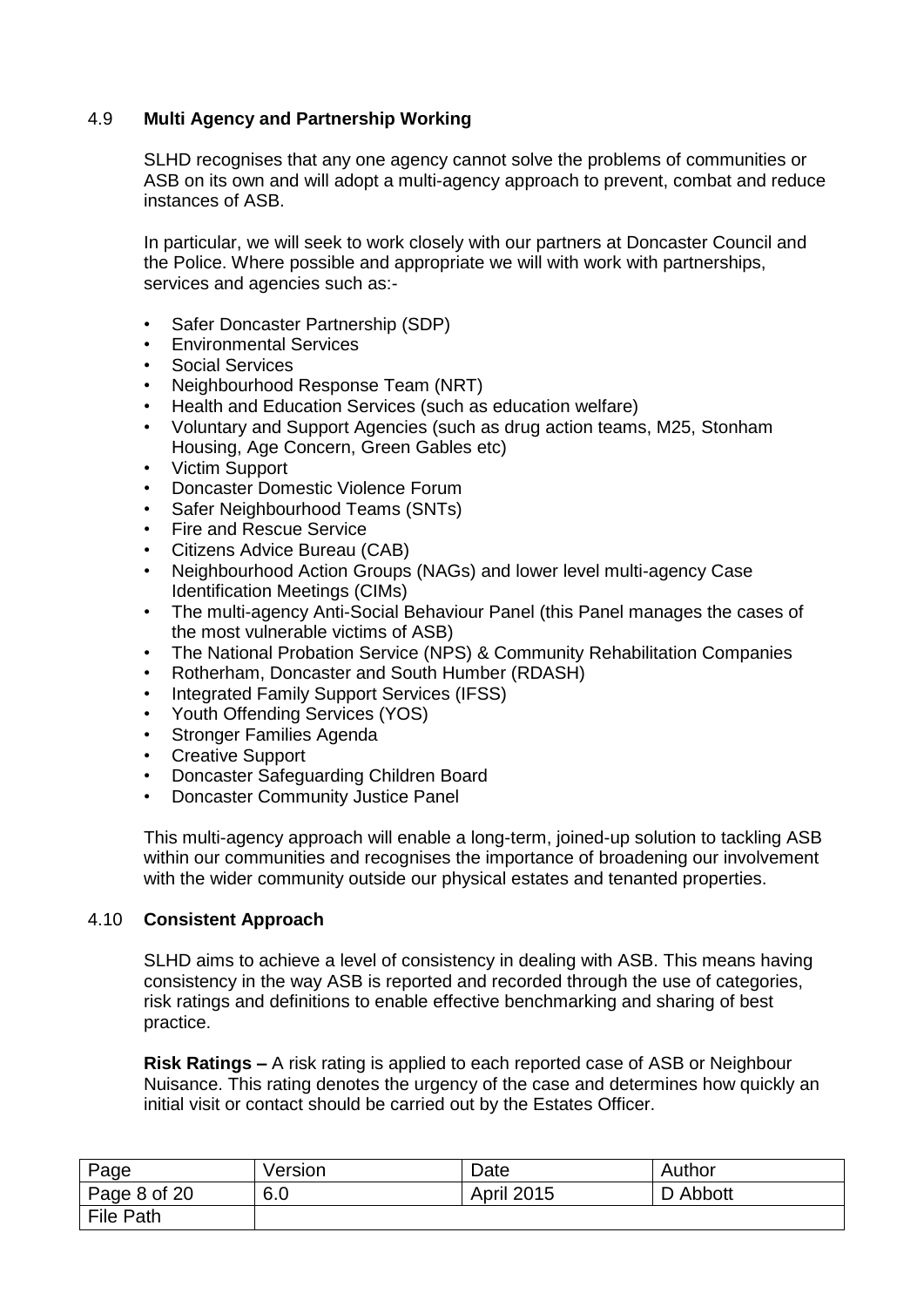These targets are a minimum standard and we will always seek to achieve a higher standard.

| <b>RISK</b>              | <b>TYPE OF NUISANCE</b>                               |
|--------------------------|-------------------------------------------------------|
| <b>RATING/RESPONSE</b>   |                                                       |
|                          |                                                       |
| TIME                     |                                                       |
| <b>LOW Risk Cases</b>    | Minor neighbour disputes, minor breaches of           |
| (within 10 working       | tenancy, boundary and land issues                     |
| days)                    |                                                       |
| <b>MEDIUM Risk Cases</b> | Allegations of criminal activity, drug dealing,       |
| (within 5 working        | verbal abuse, youth nuisance, noise nuisance          |
| days)                    |                                                       |
| <b>HIGH Risk Cases</b>   | Threats of physical assault, serious intimidation or  |
| (within 24 hours)        | harassment, hate motivated incidents (due to          |
|                          | race, religion/belief, sexual orientation, gender,    |
|                          | gender identity, disability, age or any other factor, |
|                          |                                                       |
|                          | perceived or otherwise, by the offender), domestic    |
|                          | violence, serious damage to St Leger Homes            |
|                          | property, insecure or abandoned premises.             |
|                          | Abandoned vehicles and graffiti report to FLAG        |
|                          |                                                       |
|                          | within 24 hours                                       |

#### **Categories and Definitions of ASB**

SLHD will adopt Housemark"s definitions and categories of ASB and will record cases under 16 primary categories. An additional category has been added to enable SLHD to record Tenancy Breaches under a separate category for its own monitoring purposes.

*(Housemark is a joint venture by the Chartered Institute of Housing and the National Housing Federation. It is a non profit making organisation which is dedicated to improving performance and efficiency in social housing and works in partnership with the Audit Commission, the National Federation of ALMOs and the Housing Commission).*

| <b>Primary Category</b>    | <b>Types of Nuisance in Category (Sub Category)</b>      |  |  |
|----------------------------|----------------------------------------------------------|--|--|
| 1. Noise                   | Music, DIY noise, cars, motorbikes and other noise       |  |  |
| 2. Harassment/Intimidation | Verbal abuse, written abuse, nuisance phone calls        |  |  |
|                            | and menacing gestures                                    |  |  |
| 3. Hate Related Incidents  | Racist, homophobic, gender, gender identity,             |  |  |
|                            | religious/belief, disability or age related intimidation |  |  |
|                            | and community tension                                    |  |  |
| 4. Criminal Damage         | Vandalism, graffiti, damage to property, damage to       |  |  |
|                            | shelters street furniture, and damage to                 |  |  |
|                            | plants/hedges                                            |  |  |
| <b>5. Animal Nuisance</b>  | Animal noise, breeding, dangerous dogs,                  |  |  |
|                            | condition/smell, animal fouling, dogs in flats, and      |  |  |

#### **ASB Categories**

| Page             | Version | Date              | Author   |
|------------------|---------|-------------------|----------|
| Page 9 of 20     | 6.0     | <b>April 2015</b> | D Abbott |
| <b>File Path</b> |         |                   |          |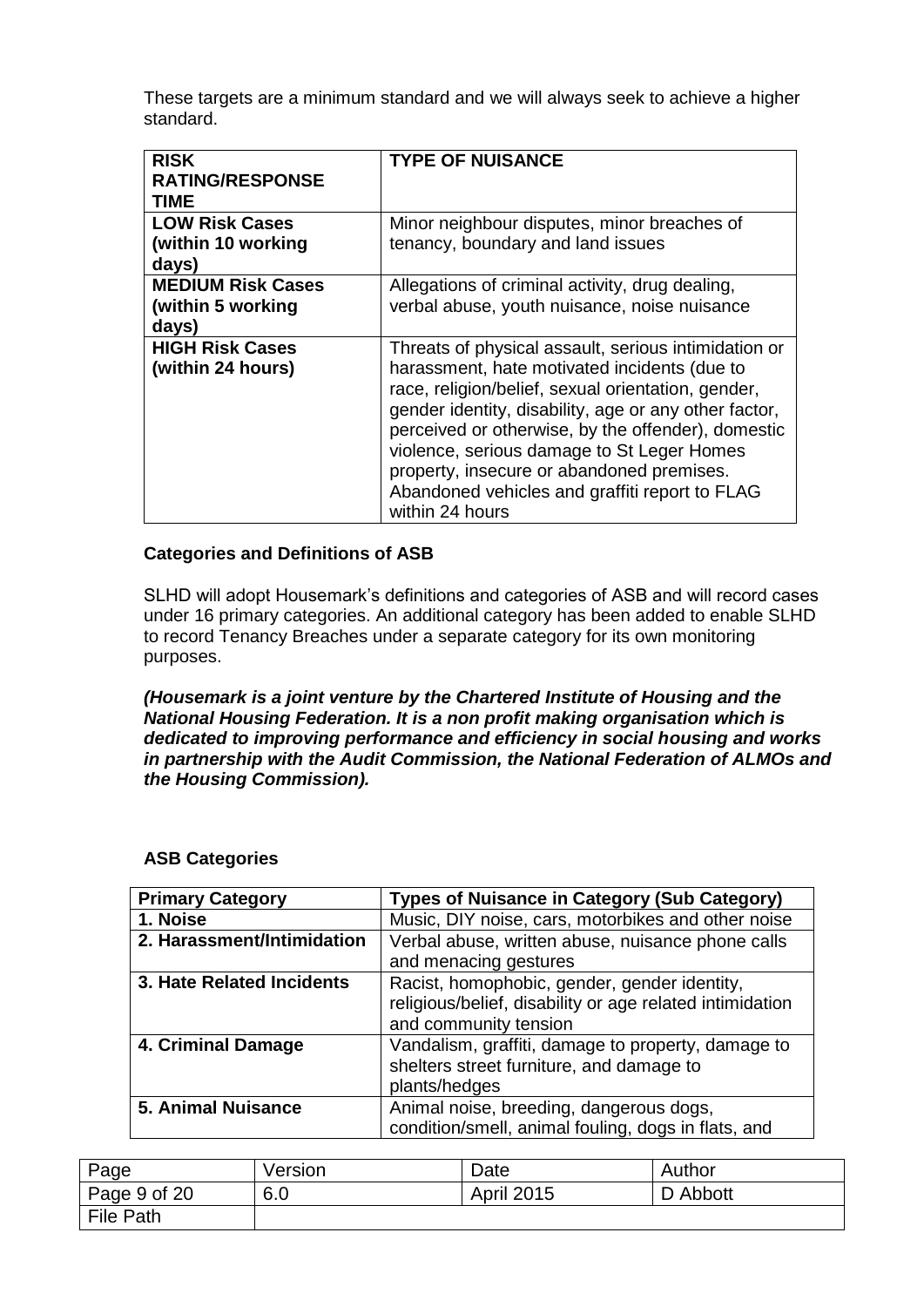|                             | general animal nuisance                              |
|-----------------------------|------------------------------------------------------|
| 6. Vehicle Nuisance         | Motorbikes, abandoned vehicles, un-roadworthy        |
|                             | vehicles, joy riding, vehicle repairs, shared drive  |
|                             | dispute, and parking issues                          |
| 7. Drugs                    | Drug dealing, paraphernalia, frequent visitors, and  |
|                             | presence of dealers/users                            |
| 8. Alcohol Related          | Street drinking, and drunken behaviour               |
| <b>9. Domestic Abuse</b>    | Domestic abuse (physical, mental, verbal, financial) |
| 10. Physical Violence       | Physical intimidation, assault, and fighting         |
| 11. Litter/Rubbish/Fly      | Fly tipping, general litter/rubbish, and fly posting |
| <b>Tipping</b>              |                                                      |
| 12. Garden Nuisance         | Overgrown gardens, rubbish in gardens and            |
|                             | bonfires                                             |
| 13. Communal/Public Area    | Condition of communal area, misuse of area, youth    |
| <b>Misuse</b>               | nuisance, begging, nuisance children, ball games,    |
|                             | and urinating                                        |
| 14. Sexual Acts             | Sex acts in public, kerb crawlers, prostitution, and |
|                             | paedophile activity                                  |
| <b>15. Other Criminal</b>   | Theft/robbery, damage to vehicles, handling/storing  |
| <b>Behaviour</b>            | stolen goods, illegal weapons and firearms           |
| <b>16. Tenancy Breaches</b> | Minor neighbour disputes, boundary disputes,         |
|                             | unauthorised alterations, land issues, illegal       |
|                             | occupation, non occupation, overcrowding, no         |
|                             | access, running a business, condition of property,   |
|                             | illegal structures, garage sites, no                 |
|                             | hard standing/dropped kerb, caravan/trailer in       |
|                             | garden, storing dangerous/flammable materials,       |
|                             | and abandoned properties                             |

# 4.11 **Continuous Improvement**

SLHD will continuously improve upon its range of ASB services by listening to its customers and other key partners and by being aware of good practice in this field. We will also set challenging targets for all areas of ASB and review these annually.

Good Practice will be identified through the following information resources (not exhaustive):

- Department for Communities and Local Government (DCLG)
- Social Landlords Crime and Nuisance Group (SLCNG)
- Housemark (Estates & ASB Clubs)
- Chartered Institute of Housing (CIH)
- Race Action Net
- Housing Quality Network (HQN)
- Learning from groups established to support victims such as "ASB Help"

SLHD will strive to incorporate good practice into our strategy, policy and procedures.

# 4.12.1 **Data Protection and Information Management**

| Page             | Version | Date              | Author   |
|------------------|---------|-------------------|----------|
| Page 10 of 20    | 6.0     | <b>April 2015</b> | D Abbott |
| <b>File Path</b> |         |                   |          |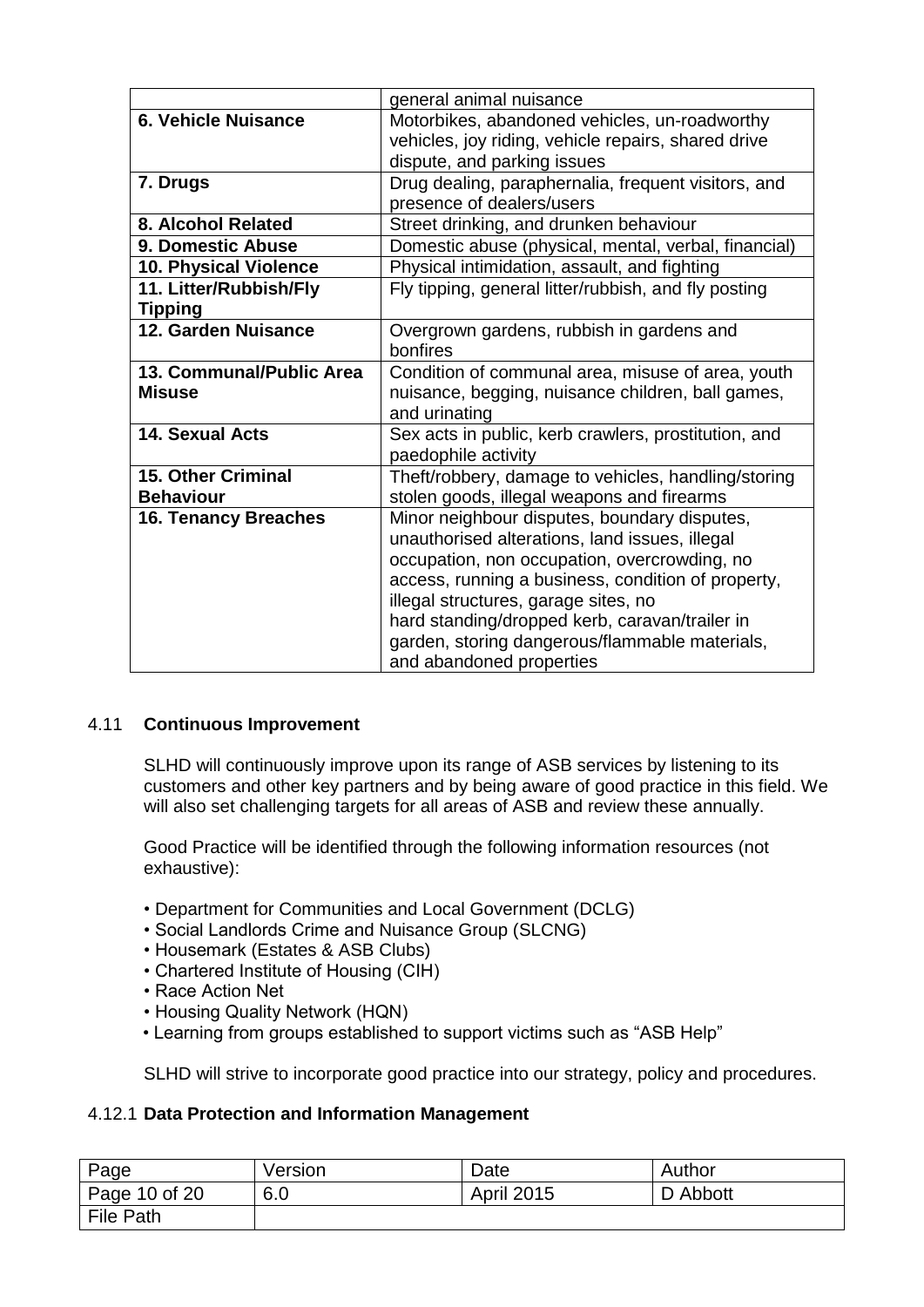SLHD will ensure that its intention to store personal data is notified to the Information Commissioner and seeks to fully comply with the eight Data Protection principles as below:-

- Information must be fairly and lawfully processed
- Information must be processed for limited purposes
- Information held should be adequate but not excessive
- Information should be accurate and up to date
- Information must not be kept for any longer that is necessary
- Information must be processed in line with the individual's rights
- Information must be securely stored
- Information must not be transferred to other countries without adequate protection

The act also provides individuals with important rights, including the right to find out what personal information is held on computer and most paper records about them.

SLHD will provide this information in line with statutory timescales.

Any personal information provided to SLHD regarding residents personal or financial circumstances will be dealt with in the strictest confidence.

All data held in respect of residents will be processed in accordance with the Data Protection Act 1998.

Any party not included on a tenancy, introductory tenancy, licence agreement or other such contract will be required to provide written authority from the resident, service user or customer to discuss their details. This includes any partner, spouse, relative or agency where not named on the contract but excluding any named advocate or appointed person. In the first instance telephone authorisation by the resident, service user or customer will be accepted, once their identity has been verified through confirmation of personal information.

# 4.12.2 **Information Sharing Protocol**

SLHD will exchange information in line with the Safer Doncaster Partnership"s Standard Data Sharing Protocol dated February 2012 of which it is a signatory along with; Chair of Safer Doncaster Partnership; South Yorkshire Police; South Yorkshire Police Authority; Doncaster Council; South Yorkshire Probation; Doncaster PCT; South Yorkshire Fire and Rescue Service, and the Voluntary Sector.

#### 4.12.3 **Freedom of Information**

Under the Freedom of Information Act 2000 any individual has the right to request information held by public authorities. This includes central government, government departments, hospitals, doctors, schools, police and prison services. The Act allows access to recorded information, such as emails, meeting minutes, research or reports held by public authorities in England, Northern Ireland and Wales. Requests must be made in writing and will be responded to within statutory timescales. A schedule of charges and further information is available upon request from [freedomofinformation@stlegerhomes.co.uk](mailto:freedomofinformation@stlegerhomes.co.uk)

| Page          | Version | Date              | Author   |
|---------------|---------|-------------------|----------|
| Page 11 of 20 | 6.0     | <b>April 2015</b> | D Abbott |
| File Path     |         |                   |          |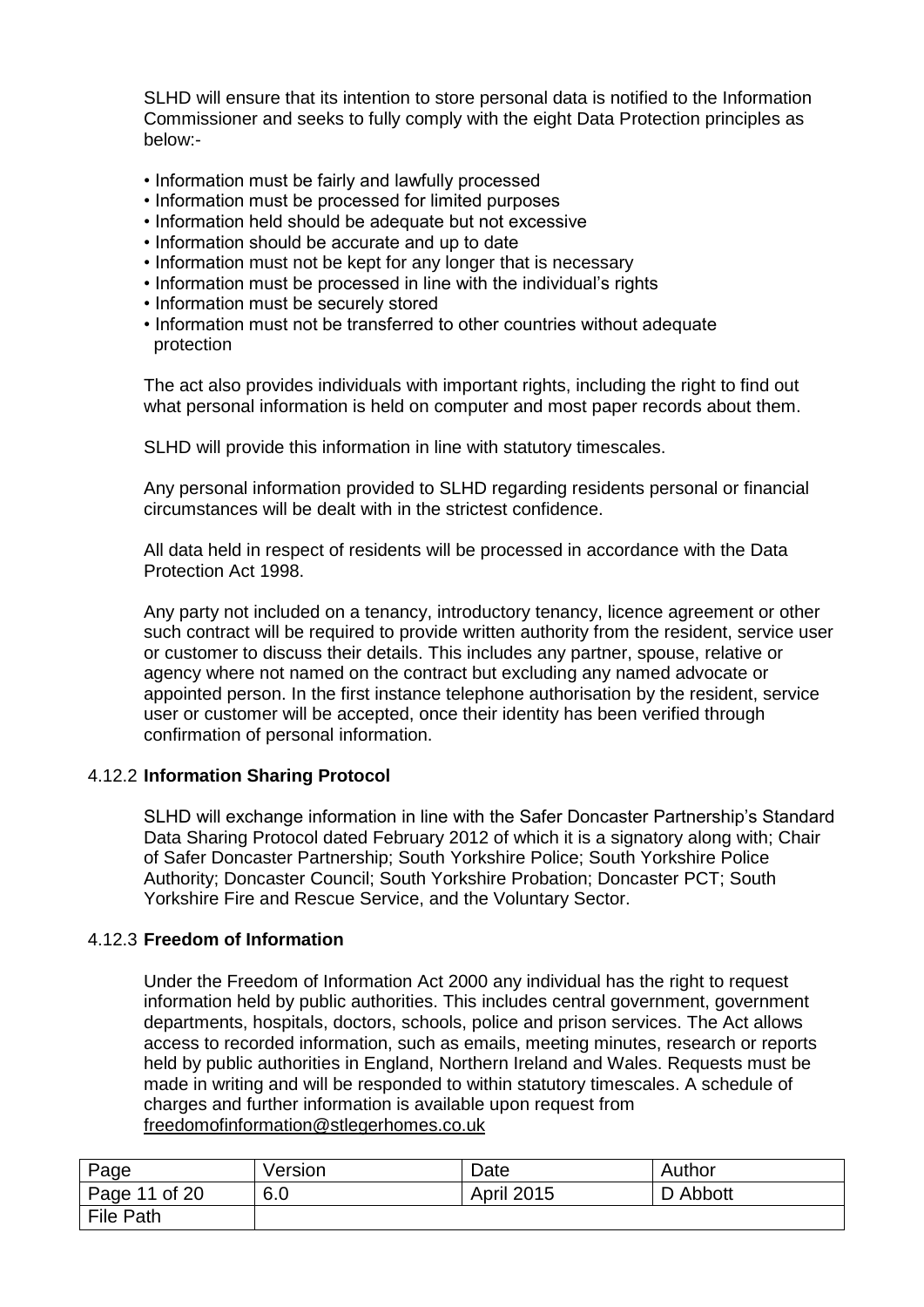# 4.13 **Prevention & Intervention Measures**

SLHD recognises that one of the most effective ways to tackle ASB is to take a preventative approach and early intervention is the key. SLHD will use a range of prevention measures as it feels appropriate which could include the following:-

- Introductory Tenancies
- Civil Injunction
- Utilising Local Lettings Policies
- Giving clear messages to new tenants at sign up including viewing of the DVD titled "St Leger Homes, Information for New Tenants"
- Designing out crime as part of improvement programmes such as the use of strategic fencing, parking areas and lighting
- Use of Mediation
- Acceptable Behaviour Contracts (ABCs & ABC+ Scheme)
- Youth Diversionary Schemes
- Decency Contractors supporting multi agency initiatives
- Good Neighbour Agreements
- Mobile CCTV van
- Target Hardening Works
- Sanctuary Scheme Referrals
- Regular Estate Walks
- Promoting positive images about all sections of the community
- Publicising successful cases and actions taken against ASB on the SLHD website, in tenants' newsletter 'Houseproud' and in the wider media
- Making information accessible to all including translations, Braille etc.
- Multi Agency Partnerships (Neighbourhood Alliance or Operation Anticipate)
- Positive Activities
- Case Identification Meetings (CIM"s)
- Anti Social Behaviour Panel
- Neighbourhood Action Group (NAG)
- Joint Action Group (JAG)
- Integrated Family Support Services (IFSS)
- CCTV (Dome Hawk and Nomad Cameras)
- Ensure suitable families are directed towards opportunities within the "Stronger Families Agenda" such as Parenting Support Projects
- Making use of the Council"s and Police"s co-located Neighbourhood Response Team

#### 4.14 **Restorative Justice**

SLHD will support the Doncaster Restorative Justice Project where victims of ASB are given the chance to meet or communicate with their offenders to explain the real impact of their actions. This empowers victims by giving them a voice and holds offenders to account for what they have done. The project will also provide a mediation service for low risk neighbour disputes. We will assist with the recruitment of volunteers, case referrals for mediation, opportunities for reparation work in our communities and where possible financial support.

# 4.15 **ASB and the Estate Environment**

SLHD recognises the strong connection between poor estate environment and ASB, therefore it will promote initiatives to maintain and improve the quality and appearance of the estates it manages by:-

| Page             | Version | Date              | Author   |
|------------------|---------|-------------------|----------|
| Page 12 of 20    | 6.0     | <b>April 2015</b> | D Abbott |
| <b>File Path</b> |         |                   |          |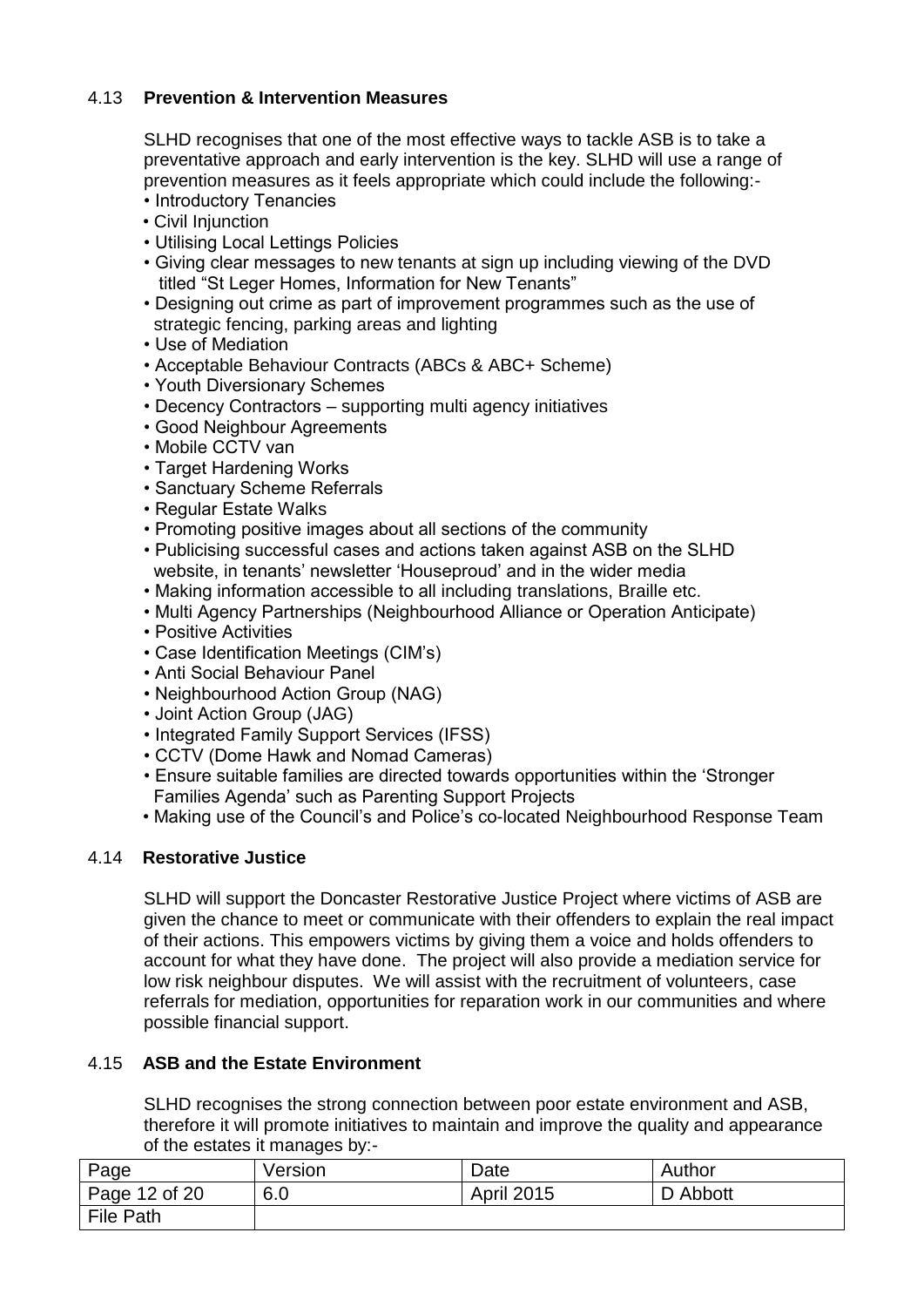- Working in close partnership with DMBC to deliver a high quality grounds maintenance service.
- Offering an enclosed garden maintenance service to any SLHD tenant with charges based on the size of the garden & specification of work
- Delivering a high quality Community Caretaker Service
- Providing more intensive management on estates with a poor estate environment and high levels of ASB
- Programmed inspections of the estate environment and communal areas
- Delivering environmental improvement schemes like parking areas, fencing and tree planting
- Encouraging our tenants to get involved in projects that improve the estate environment

# 4.16 **Legal Measures**

SLHD will use a wide range of legal measures to combat ASB. We will work in partnership with the Safer Doncaster Partnership which includes South Yorkshire Police, Doncaster Council, Fire & Rescue Service, Health Service, Youth Services and voluntary support organisations. Legal action will only be considered in serious cases of ASB when all other types of intervention have failed to, or if it is strongly believed will not, solve the problem.

# **Proportionality**

SLHD will always take into consideration the proportionality of any enforcement action it takes. This is a careful consideration of the circumstances of the case to ensure that the action we take is both appropriate and the best course of action. We will always take into consideration any vulnerability of both the victim and perpetrator including mental health.

Powers available to St Leger Homes or other partners include:-

- Demoted Tenancies
- Introductory Tenancies
- Notice of Intention to Seek Possession (NOSP) & Possession Proceedings
- Notice to Quit
- Eviction
- Enforcement of the Environmental Protection Act
- Notice of Possession Proceedings (NOPP)
- Notice of Extension (NOE)
- Criminal Behaviour Orders (CBO"s)
- Community Protection Notices (CPN"s)
- Public Space Protection Order
- Dispersal Power
- Closure Power
- Civil Injunction
- Absolute Ground for Possession

# 4.17 **Community Triggers**

| Page          | Version | Date              | Author   |
|---------------|---------|-------------------|----------|
| Page 13 of 20 | 6.0     | <b>April 2015</b> | D Abbott |
| File Path     |         |                   |          |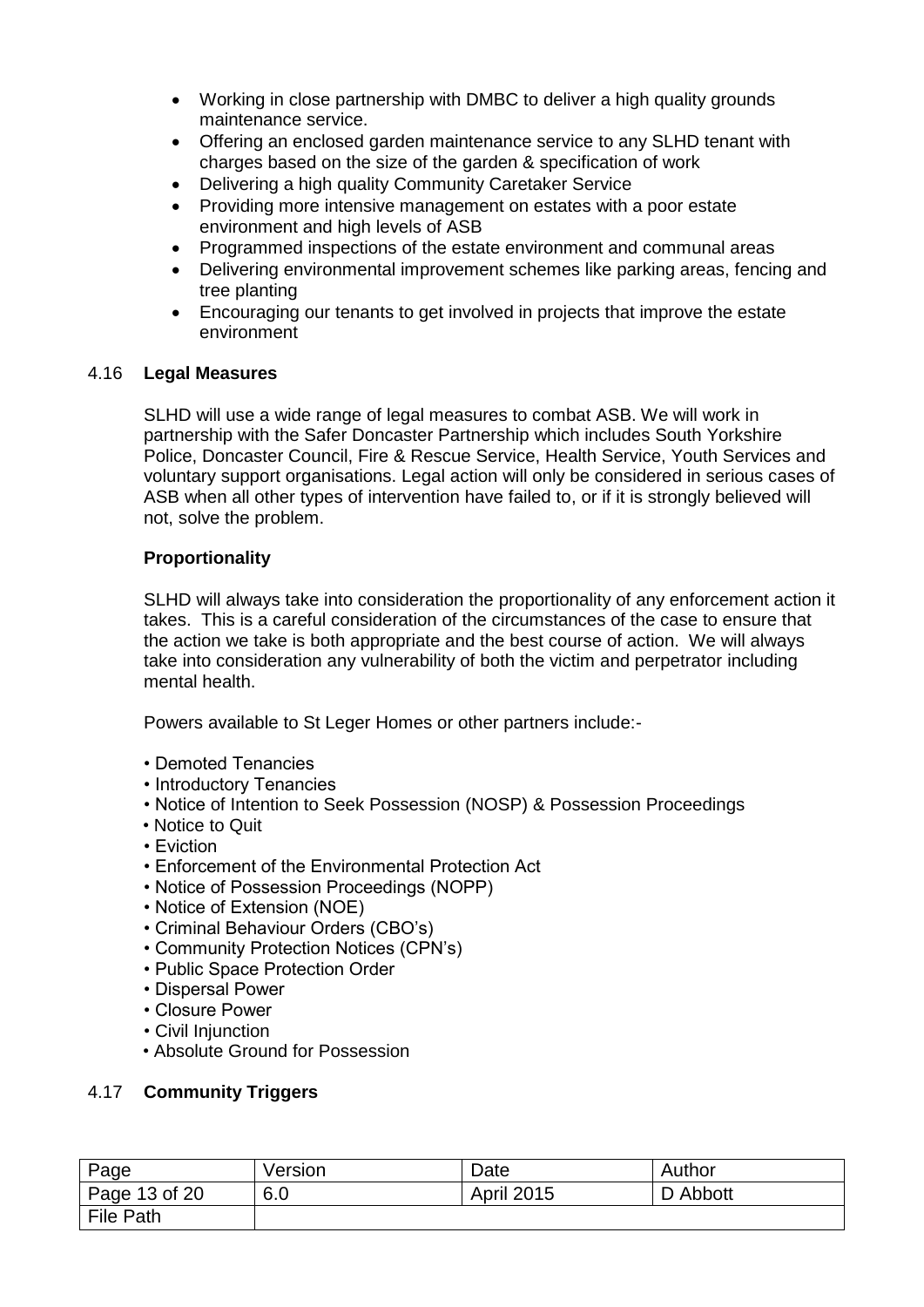A Community Trigger is the process where a member of the community can request a review of their case, to ensure that **a group of agencies** have provided an appropriate response to the reported anti-social behaviour.

The Community Trigger is designed to ensure that agencies work together to investigate how the case was dealt with. They will do this by talking about the problem, sharing information where required and acting together to reach a satisfactory conclusion.

It is important to note that the Community Trigger **does not** replace the complaints procedures within individual organisations and should not be treated as such.

For simplicity all the partners involved in the Community Trigger process have agreed that the whole process will be co-ordinated by the local Council

#### 4.18 **Vulnerable People**

SLHD will support customers who have difficulty in managing their home and require extra help to maintain their tenancies. This may be because of mental health issues, domestic abuse, special needs, learning or physical disabilities or because tenants are elderly. Other vulnerable groups may also include young tenants, ex-offenders and those who are misusing drugs and alcohol and those who have been in care.

SLHD will work in conjunction with the voluntary and support sector agencies to help provide support, guidance and information to these vulnerable tenants to help them stay in their home and prevent incidents of ASB. SLHD will however take action for breach of tenancy if joint working with support agencies fails to resolve the problems as it has a duty of care to its other tenants.

#### 4.19 **Approach to Witnesses and Complainants**

SLHD understands the crucial role which complainants and witnesses play in coming forward to report instances of ASB and will ensure that all our strategies, policies and procedures reflect this importance. We will build an environment within our neighbourhoods where witnesses and complainants feel secure and safe in coming forward to report incidents of ASB and we will use such measures as injunctions to stop intimidation and target hardening schemes to make witnesses and complainants feel safe in their homes. We can also deploy the Neighbourhood Response Team (NRT) to give reassurance and/or be professional witnesses. On more serious cases where criminality has been committed SLHD will work closely with the Safer Neighbourhood Team (SNT) and take a lead from any actions they may take to bolster the effectiveness of convicting in court for tenancy breaches. This can include the use of the absolute ground for possession where the tenant has been convicted of a serious offence in the neighbourhood.

Sometimes complainants and witnesses may not be a tenant of SLHD but an owner occupier, leaseholder or tenant of another landlord. In these cases we will work with our partner organisations to support and protect these witnesses and take appropriate action to stop intimidation so that they feel safe.

SLHD will protect the identity of witnesses and complainants where possible and take their views into consideration when taking further action, including the use of consent

| Page          | Version | Date              | Author   |
|---------------|---------|-------------------|----------|
| Page 14 of 20 | 6.0     | <b>April 2015</b> | D Abbott |
| File Path     |         |                   |          |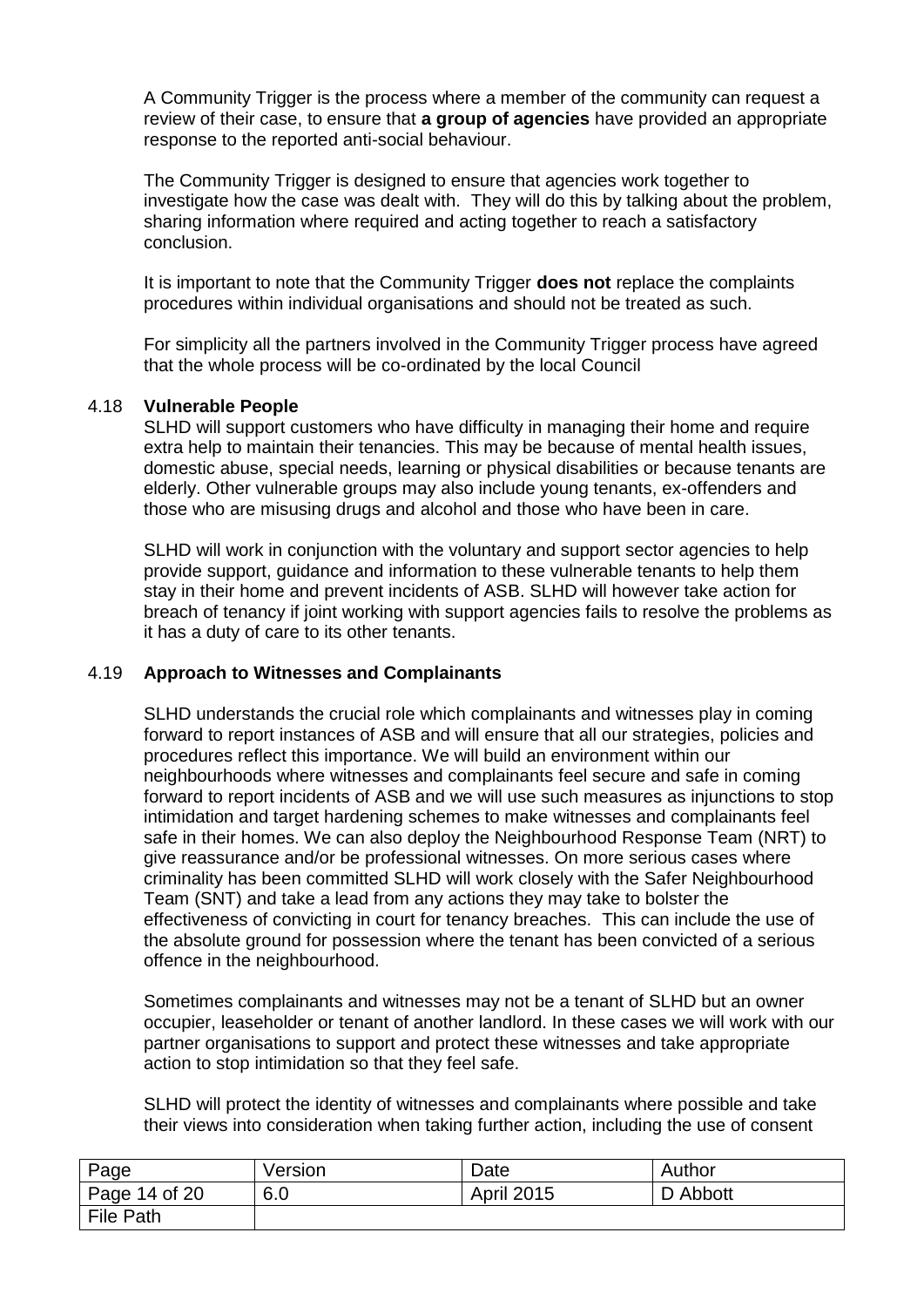forms and action plans to keep the complainant involved in the decision making process. There are circumstances where SLHD is required to disclose information.

These are highlighted in the table below:-

# **Main Lawful Grounds For Sharing Information Without Consent**

| Crime and Disorder Act 1998      |
|----------------------------------|
| Section 29, Data Protection Act  |
| (DPA)                            |
|                                  |
| Schedule 2 & 3, DPA              |
|                                  |
|                                  |
| Schedules 2 & 3, DPA             |
|                                  |
|                                  |
|                                  |
|                                  |
|                                  |
| Human Rights Act, Articles 2 & 3 |
|                                  |
|                                  |
|                                  |

SLHD will explain the investigation process to the witness or complainant and explain how the information they provide will be used and what their rights are.

Where appropriate and where the witness or complainant agrees, SLHD will refer them to support agencies such as Victim Support or the Domestic Violence Advocate for specialist help.

In suitable cases SLHD will offer a free appropriate target hardening service to St Leger Homes tenants to improve security for complainants and witnesses who are suffering harassment. We can also help with transport to court, familiarisation with the court environment and access to our legal representative to discuss the case if required.

SLHD will work in conjunction with the Safer Doncaster Partnership to make improvements to properties under the Sanctuary Scheme for those suffering domestic violence and hate crime. SLHD will also share good practice with our partner agencies and on specialist internet sites such as Housemark. Where appropriate we will work with Police and other agencies where the customer is a witness in a criminal case.

SLHD will ask complainants and witnesses to complete a satisfaction survey on closure of an ASB case to gain an insight into their experiences which will help future service improvements. In suitable cases we may ask victims and witnesses if they wish to support others who have been through a similar experience by working with Victim Support as a volunteer.

SLHD will also ensure that employees are fully trained on how to manage and support complainants and witnesses, interviewing techniques, preparation of witness

| Page             | Version | Date              | Author   |
|------------------|---------|-------------------|----------|
| Page 15 of 20    | 6.0     | <b>April 2015</b> | D Abbott |
| <b>File Path</b> |         |                   |          |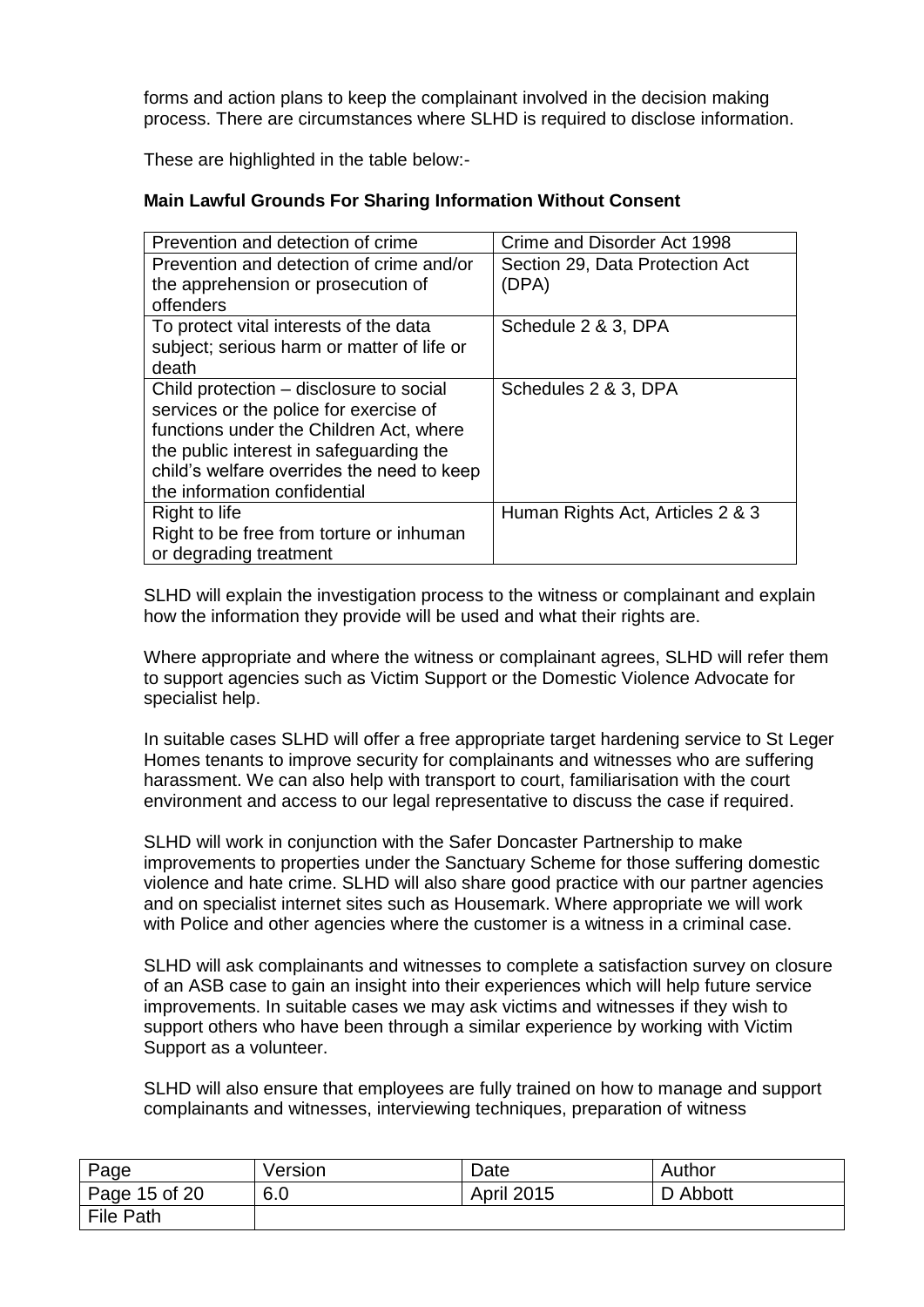statements and all associated work which is required in the full investigation and management of ASB cases.

SLHD will participate in Safer Doncaster Partnership"s approach to supporting and managing vulnerable victims of anti-social behaviour. This includes identifying those who are vulnerable as a consequence of experiencing ASB (for example making use of the Partnership"s Vulnerable Victim Assessment Matrix) and participating in the multiagency ASB Panel.

# 4.20 **Persistent or Multiple Complaints**

SLHD reserves the right to refuse to deal with complaints that are pursued in an unreasonable manner or can be categorised as habitual or vexatious (malicious and unwarranted) and fall into one or more of the following categories:-

- The complainant persists in pursuing an ASB or neighbour nuisance complaint when the investigation procedure has been fully and properly implemented and there is insufficient evidence to pursue further.
- The complainant focuses on a trivial matter which cannot be classed as antisocial behaviour or neighbour nuisance to an extent that it is out of proportion to its significance.
- The complainant has made an excessive number of contacts whilst pursuing a complaint and has placed unreasonable demands on officer time and resources.
- The complainant has harassed or been personally abusive or verbally aggressive towards staff dealing with their complaint on more than one occasion.
- The complainant has threatened or used actual physical violence towards staff investigating their complaint.

A complainant who fulfils one or more of the above criteria will have his/her file passed to a Senior Officer for a decision on future actions and contact arrangements. The complainant will be advised in writing of the officer"s decision.

# 4.21 **Rehabilitation of Perpetrators**

We appreciate that some perpetrators will need help and support to enable them to sustain their tenancy and reduce the risk of losing their home. SLHD will work in partnership with support agencies when considering issues of ASB that are a consequence (directly or indirectly) of drug abuse, alcohol abuse, mental health or disability. Some examples of support agencies are listed below:-

- **Action Housing Association**  floating support for those with mental health problems and tenants who have a history of offending and drug abuse
- **Doncaster Mind**  support packages for those with mental health problems
- **M25 Housing and Support Group**  support for homeless and floating support provided for any client group to help maintain their tenancy
- **Stonham Housing Association Ltd**  support for teenage parents to help maintain their tenancies and also single vulnerable people.
- **Doncaster Women's Aid**  provides support and shelter for women fleeing domestic violence.

| Page          | Version | Date              | Author   |
|---------------|---------|-------------------|----------|
| Page 16 of 20 | 6.0     | <b>April 2015</b> | D Abbott |
| File Path     |         |                   |          |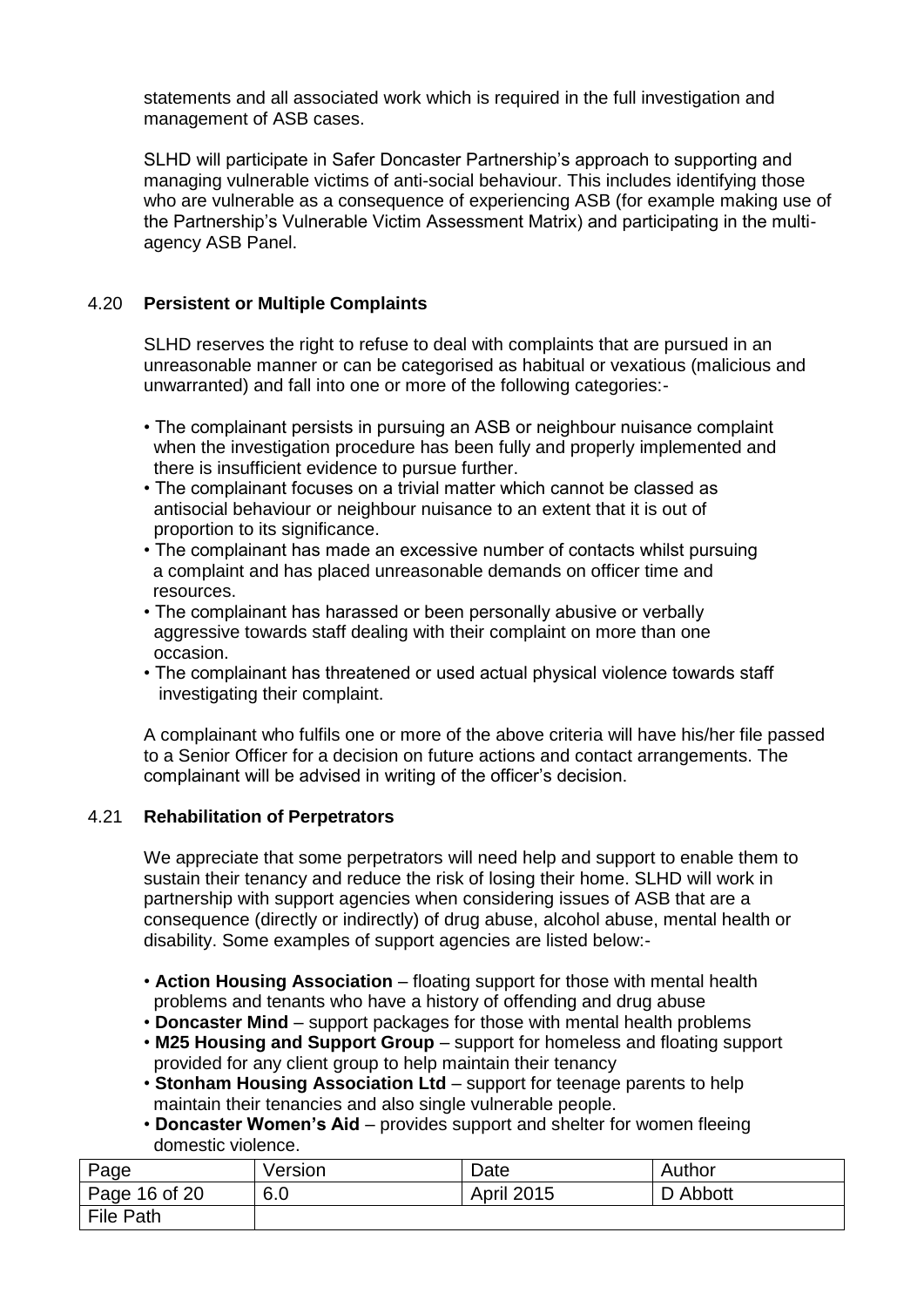- **Doncaster Community Drugs Team**  help and support for adults experiencing drug misuse problems
- **Doncaster Alcohol Services**  services for people with alcohol problems
- **Citizens Advice Bureau (CAB)**  financial, legal and signposting service for all.
- **Doncaster Advocacy**  services for adults with learning disability.
- **Keyring**  services for adults with learning difficulties to enable them to live independently in the community in their own home.
- **National Health Service (NHS)**
- **Probation Services**
- **Green Gables** Tenancy support for all tenants who have children resident at the property.
- **Re-Think –** National Mental Health Charity
- **Framework –** Charity for Homelessness and Vulnerable People

SLHD will work with vulnerable tenants to help them maintain their tenancies but we will take the appropriate action for breach of tenancy if joint working with support agencies fails to resolve the problems.

# 4.22 **Suspensions from the Housing Register because of ASB**

The Allocation of Accommodation: Guidance for Local Housing Authorities June 2012 states "Authorities may frame their allocation scheme to take into account factors in determining relative priorities between applicants in the reasonable preference categories (Section 166A(5) of the Housing Act 1996). Examples of such factors are given in the legislation which includes any behaviour of a person (or a member of his household) which affects his suitability to be a tenant.

This effectively means that certain applicants may be determined as having a lesser priority if they fulfil one or more of the following criteria, although this list is not exhaustive:-

- They have committed a serious breach of Tenancy
- They have caused serious nuisance, harassment, alarm or distress
- They have been convicted of using the accommodation or allowing it to be used for immoral or illegal purposes such as drug dealing
- They have caused serious damage to a property
- They have convictions for arrestable offences committed in or in the immediate locality of the property
- They have threatened or caused violence to a former partner
- They have made a false statement to a former landlord, or provided false information on a Housing Register application form
- They have been served with a Notice Of Seeking Possession (NOSP) where anti-social behaviour is a factor in serving the Notice
- They have been served with a court order or been evicted where anti-social behaviour has been a factor in obtaining the court order or eviction.

Applicants are suspended from the register for a period of 12 months, they have the right of appeal and applications for appeal can be made to the Housing Assessment Panel.

Following a period of 12 months suspension from the register the applicant may apply to have their case reviewed. To lift a suspension, they must be able to demonstrate a period of good behaviour, with another housing provider, to show that they can conduct

| Page             | Version | Date              | Author   |
|------------------|---------|-------------------|----------|
| Page 17 of 20    | 6.0     | <b>April 2015</b> | D Abbott |
| <b>File Path</b> |         |                   |          |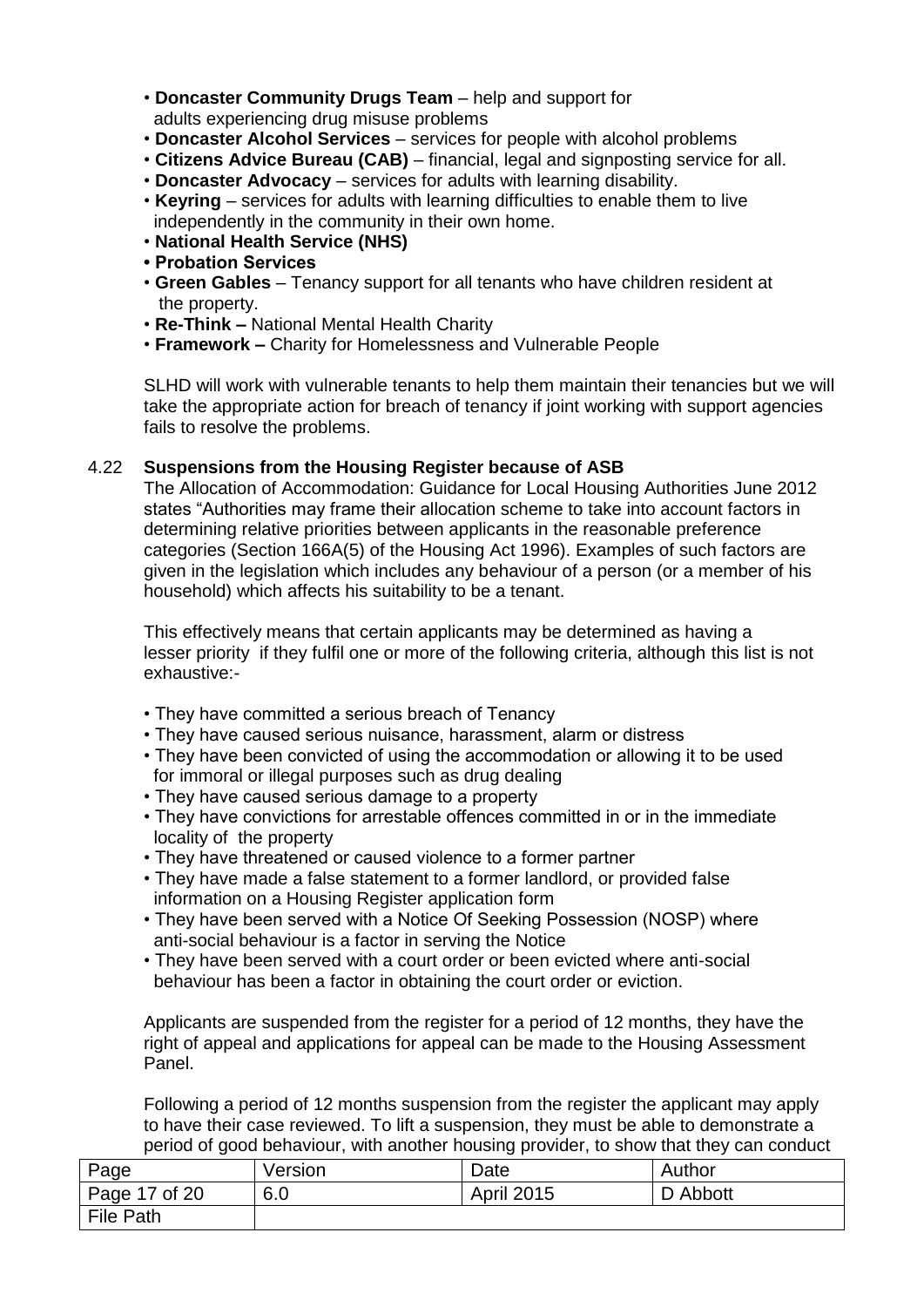a tenancy in a satisfactory manner. It is the duty of the applicant to provide this information and to reapply at any time after the initial 12 months' suspension (in the future).

# 4.23 **Closure of Cases**

SLHD understands that to retain the confidence of its customers in its approach to ASB, no case should be closed unless it has been thoroughly investigated. Cases can be closed for one of the following 10 reasons:-

- **1. Complainant satisfied** case investigated and complainant satisfied that the nuisance/problem has been resolved. **(resolved)**
- **2. No complaints for 3 months**  the case has been closed because the nuisance has ceased and no further complaints have been received for 3 months **(closed)**
- **3. Case resolved to landlord satisfaction** the case has been resolved to the satisfaction of the landlord but not necessarily to the satisfaction of the complainant (e.g. no further action can be taken, all reasonable actions exhausted) **(closed)**
- **4. Case withdrawn by the complainant**  the complainant no longer wishes to pursue the complaint **(closed)**
- **5. Unsubstantiated complaint** the complaint has been investigated but no evidence can be found to substantiate the complaint **(closed)**
- **6. Property Terminated**  the perpetrator gives up their tenancy so the nuisance ceases or the complainant is relocated via the Housing Assessment Panel (HAP) **(resolved)**
- **7. Property Abandoned**  the perpetrator abandons their tenancy so the nuisance ceases **(resolved)**
- **8. Eviction for ASB**  the perpetrator is evicted from their tenancy so the nuisance ceases **(resolved)**
- **9. Other (please specify) Resolved the case has been successfully resolved**  to landlord satisfaction when the ASB has ended for any other reason than those listed above (e.g. intervention by another agency).
- **10. Other (please specify) Closed**  the case has been closed for any other reason other than those listed above. (e.g. information requested by the landlord has not been provided)

When closing a case we will always let the complainant know in writing giving 7 days notice of the intention to close the case. This gives them the opportunity to make a further complaint if they disagree with the case being closed. On closure of the case the complainant will be contacted by a member of staff not associated with the case or an external organisation employed by SLHD for this purpose to complete a satisfaction survey. This gives them the opportunity to feed back on how their case was handled, what else could have been done and their overall satisfaction. The comments and ratings from these satisfaction surveys will aid service improvement in the future.

#### 4.24 **Publicity**

SLHD believes that publicising cases can act as a deterrent for those who may consider acting in an anti-social manner and can also reassure and encourage others to come forward to report ASB. Where appropriate, successful cases and initiatives will

| Page             | Version | Date              | Author   |
|------------------|---------|-------------------|----------|
| Page 18 of $20$  | 6.0     | <b>April 2015</b> | D Abbott |
| <b>File Path</b> |         |                   |          |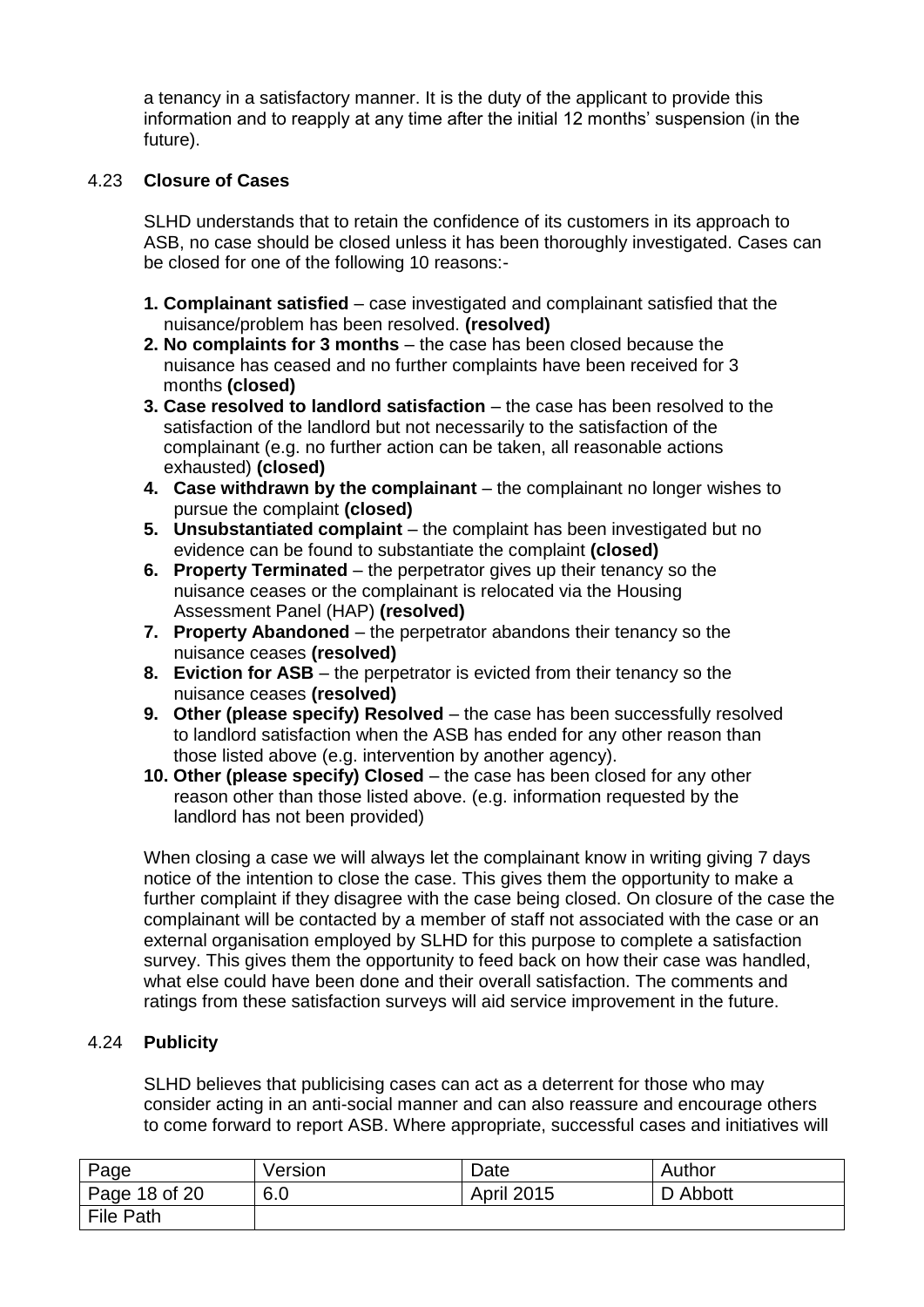be publicised in the tenants" newsletter "Houseproud", on the SLHD website and in the local media.

Information fact sheets on ASB will be made available in local area offices, electronically on the website and through Estates Officers dealing with individual cases.

Current fact sheets are as follows:-

- Anti-social Behaviour and Neighbour Nuisance
- A Guide for Witnesses attending Court
- Domestic Abuse

#### 4.25 **Staff Training**

SLHD"s policy on ASB will be well publicised and promoted internally and a summary provided for customers. All relevant staff who manage ASB will be trained on ASB policy and procedures and an ongoing development program will be provided.

Staff will be professional in their approach towards tackling ASB and will be trained in the complexities of working with victims; perpetrators; internal procedures; external partners, and voluntary agencies.

Staff will be trained in the processes involved in tackling ASB, including investigation; gathering evidence; keeping complainants informed (including ensuring victims are fully supported): maintaining agreed timescales, and adhering to data protection.

#### 4.26 **Supporting Staff**

SLHD takes a serious view of any incident or assault against its employees and of its duty of care under the Health and Safety at Work Act. It will provide a safe place of work and safe system of work to ensure that employees are protected from the risk of violence at work so far as reasonably practical. Officers and assistants will follow the procedure for visiting officers at all times.

Support will be provided to any employee who is assaulted, threatened or verbally abused in the course of their duties. This support may involve assistance from legal services, time off with pay to attend interviews, court or for counselling and training. SLHD will take appropriate action against perpetrators which could include Police cautions, legal notices or injunctions.

#### **5. Monitoring and Review**

#### 5.1 **Recording**

SLHD will record the following information on each case of ASB, Tenancy Breach or Neighbour Nuisance. SLHD may share depersonalised information only with external organisations. Other information will be shared in accordance with the Safer Doncaster Partnership Data Sharing Protocol and the Data Protection Act.

- **Primary Category**  incidents will be recorded under 16 categories as listed on page 8.
- **Sub Category**  allows the primary category to be split down further into the

| Page                  | Version | Date              | Author   |
|-----------------------|---------|-------------------|----------|
| $\vert$ Page 19 of 20 | 6.0     | <b>April 2015</b> | D Abbott |
| File Path             |         |                   |          |